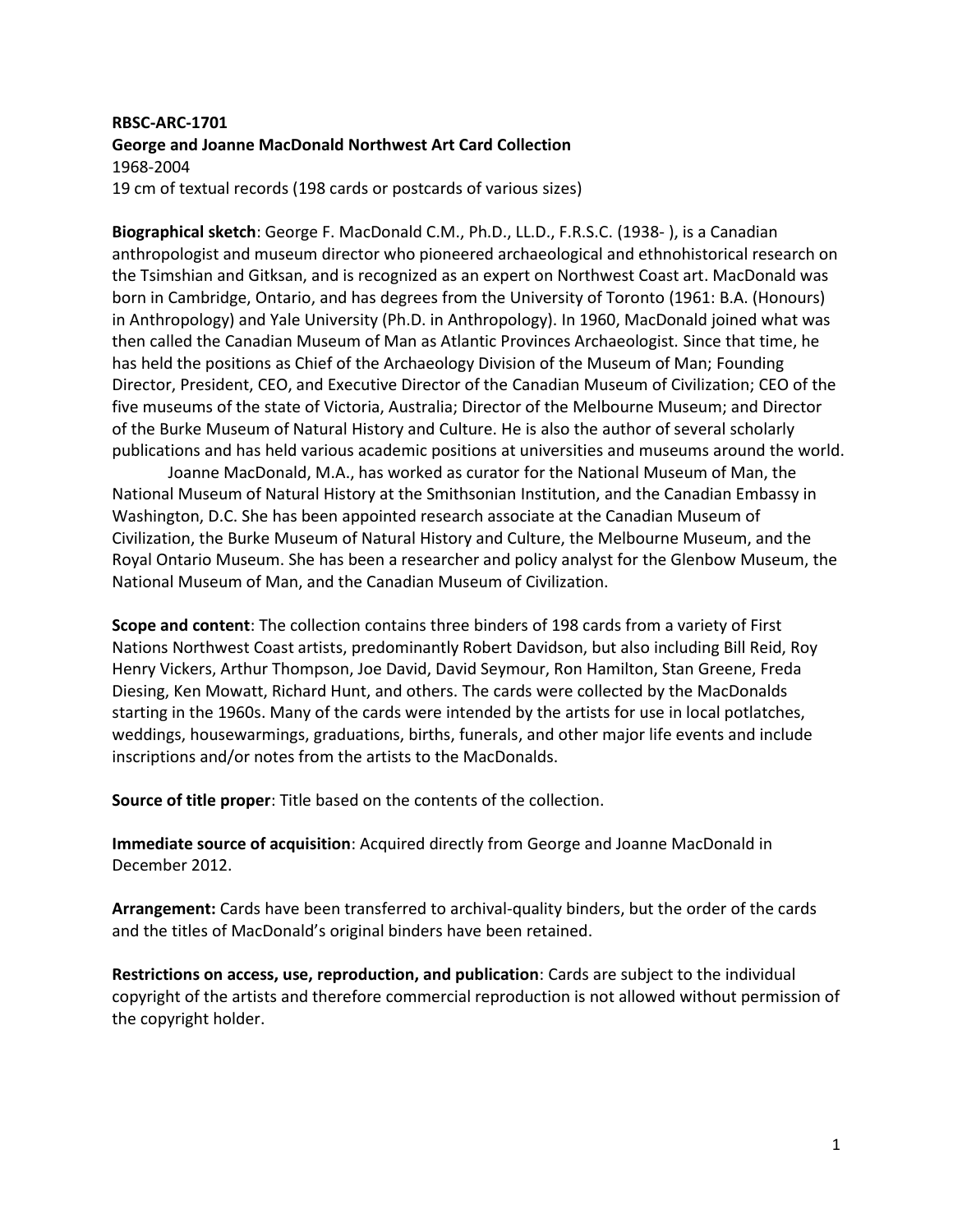## **Binder 1: Robert Davidson Print Cards (1-46) 46 cards**

| Binder-Card no. | Description                                                    |
|-----------------|----------------------------------------------------------------|
|                 | Ngiijanguu Ngiijanguu / Wiid                                   |
|                 | <b>Robert Davidson</b>                                         |
|                 | Commercially printed new carvings announcement from Stonington |
|                 | Gallery, Seattle, WA.                                          |
|                 | n.d.                                                           |
| $1 - 1$         | 20.4 x 11.5 cm                                                 |
|                 | [Dogfish]                                                      |
|                 | Robert Davidson                                                |
|                 | Serigraph card                                                 |
|                 | 1982                                                           |
|                 |                                                                |
| $1-2a$          | Edition 85/250 - 15.5 x 18.2 cm                                |
| $1-2b$          | Edition 100/250 - 15.5 x 18 cm                                 |
| $1-2c$          | Edition 101/250 - 15.5 x 17.9 cm                               |
|                 | [Wedding invitation]                                           |
|                 | Robert Davidson                                                |
|                 | Serigraph invitation                                           |
|                 | 1969                                                           |
| $1 - 3$         | Edition 300 - 12.4 x 15.8 cm; 24.8 x 15.8 cm                   |
|                 | [Raven and woman]                                              |
|                 | Robert Davidson                                                |
|                 | Serigraph wedding Invitation for Claude and Sarah Davidson     |
|                 | 20 April 1976                                                  |
| $1 - 4$         | Edition 500 - 14.3 x 18.2 cm; 14.3 x 36.8 cm                   |
|                 | [Sara Florence Davidson birth announcement]                    |
|                 | Robert Davidson                                                |
|                 | Serigraph announcement                                         |
|                 | 1973                                                           |
| $1-5a$          | Edition 171 / 503 - 14.3 x 18.2 cm; 14.3 x 36.3 cm             |
| $1-5b$          | Edition 361 / 503 - 14.3 x 18.2 cm; 14.3 x 36.3 cm             |
|                 | [Benjamin Ray Davidson birth announcement]                     |
|                 | Robert Davidson                                                |
|                 | Serigraph announcement                                         |
|                 | 1976                                                           |
| $1 - 6$         | Edition 107/385 - 14.3 x 18.2 cm; 14.3 x 36.8 cm               |
|                 | [Change of address notice]                                     |
|                 | Robert Davidson                                                |
|                 | Serigraph change of address card for Robert and Susan Davidson |
|                 |                                                                |
|                 | 1971                                                           |
| $1 - 7$         | Edition 75 - 14.6 x 18.4 cm; 29.1 x 18.4 cm                    |
|                 | Dogfish                                                        |
|                 | Robert Davidson                                                |
|                 | Commercially printed print release notice                      |
|                 | 1978                                                           |
| $1 - 8$         | 22.2 x 15.4 cm; 22.2 x 30.6 cm                                 |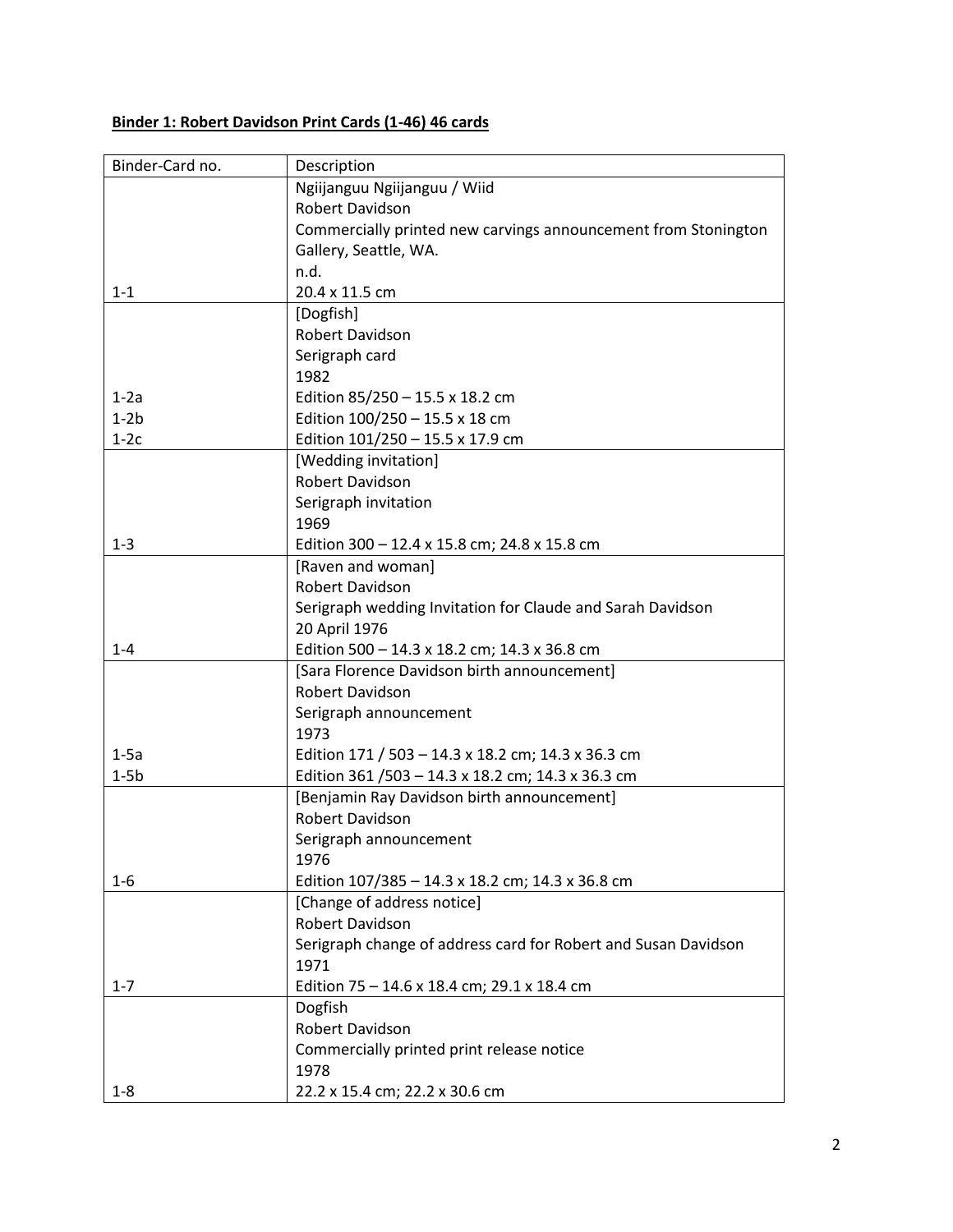|          | [Untitled]                                                                  |
|----------|-----------------------------------------------------------------------------|
|          | <b>Robert Davidson</b>                                                      |
|          | Serigraph card inscribed with "Season's Greetings. / Robert + Susan         |
|          | Davidson." on interior.                                                     |
|          | 1972                                                                        |
| $1 - 9$  | Edition 250 - 14.3 x 18.1 cm; 14.3 x 36.2 cm                                |
|          | [Beaver]                                                                    |
|          | Robert Davidson                                                             |
|          | Serigraph card                                                              |
|          | 1972                                                                        |
| $1 - 10$ | Edition 500 - 14.3 x 18.2 cm; 14.3 x 36.3 cm                                |
|          | Frog crest                                                                  |
|          | Robert Davidson                                                             |
|          | Serigraph card                                                              |
|          | 1968                                                                        |
| $1-11a$  | Edition $650 - 12.4 \times 16$ cm; 24.9 x 16 cm (Black ink on brown paper)  |
| $1-11b$  | Edition $650 - 12.4 \times 16$ cm; 24.9 x 16 cm (Black ink on white paper   |
|          | and inscribed with note to George and Joanne MacDonald from                 |
|          | Shirley and Earl Muldoe)                                                    |
| $1-11c$  | Edition $650 - 12.4 \times 16$ cm; 24.9 x 16 cm (Red ink on white paper and |
|          | inscribed with recipes from Shirley to Joanne)                              |
|          | [Invitation]                                                                |
|          | Robert Davidson                                                             |
|          | Card [unknown printing technique] invitation to Reverend Alfred and         |
|          | Rose Davidson memorial dinner and naming of Chief of Dedans.                |
|          | 1986                                                                        |
| $1 - 12$ | 22.9 x 16.5 cm; 22.9 x 32.7 cm                                              |
|          | [Bentwood box Christmas card]                                               |
|          | <b>Robert Davidson</b>                                                      |
|          | Serigraph box inscribed with "Best wishes for / 1974 / Robert Susan         |
|          | + Sara" on interior.                                                        |
|          | 1973                                                                        |
| $1 - 13$ | Edition $200 - 22.3 \times 7.6$ cm                                          |
|          | Humming bird                                                                |
|          | Robert Davidson                                                             |
|          | Commercially printed print release notice.                                  |
|          | 1978                                                                        |
| $1 - 14$ | 16.5 x 15.2 cm; 16.5 x 30.4 cm                                              |
|          | [Potlatch invitation]                                                       |
|          | Robert Davidson                                                             |
|          | Card [unknown printing technique] invitation to Tribute to the living       |
|          | Haida potlatch.                                                             |
|          | 1980                                                                        |
| $1 - 15$ | 15.2 x 12.3 cm; 30.4 cm x 12.3 cm                                           |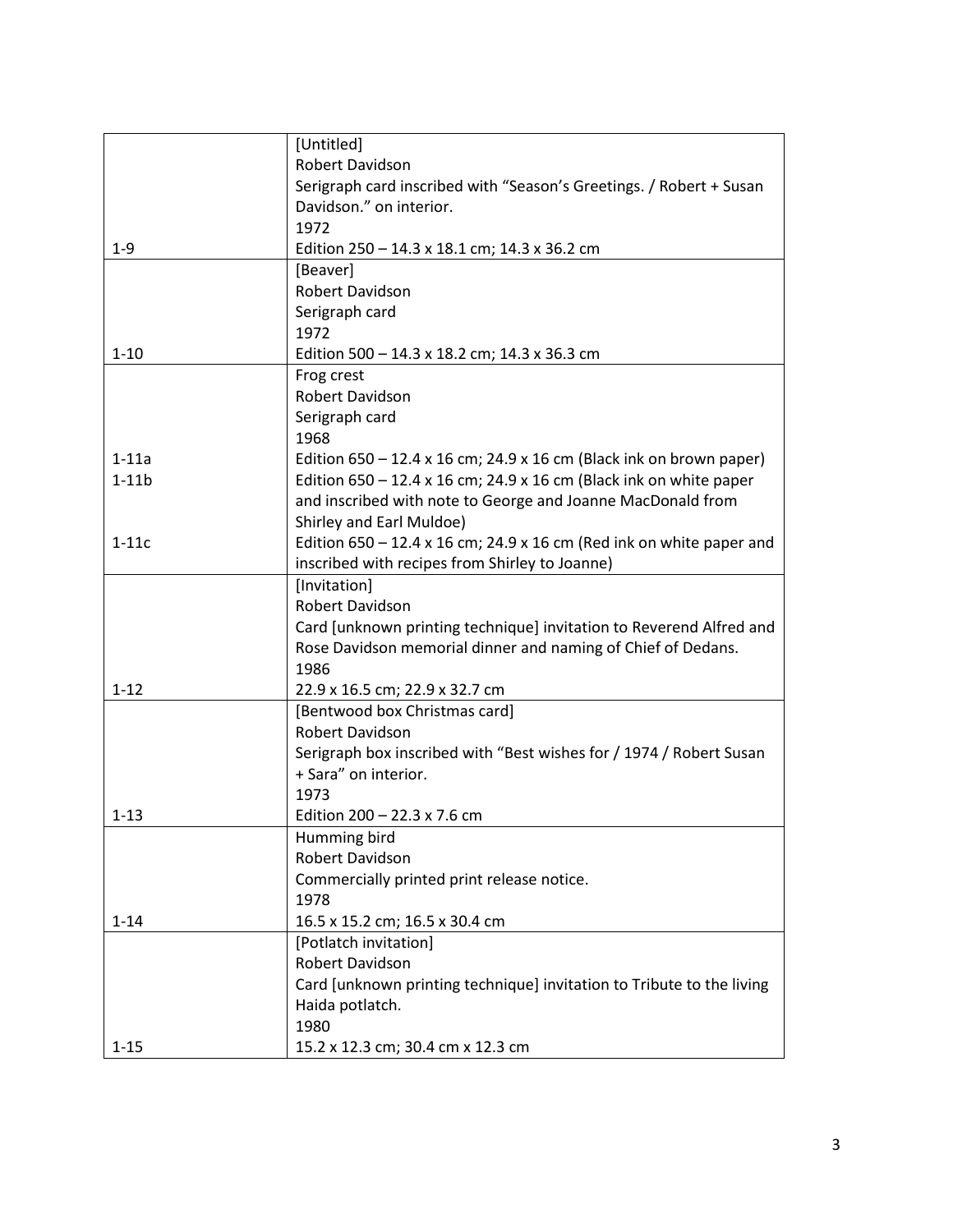|          | [Exhibition invitation]                                              |
|----------|----------------------------------------------------------------------|
|          | Robert Davidson                                                      |
|          | Serigraph invitation card to one-man-show at Centennial Museum in    |
|          | February 1971                                                        |
|          | 1971                                                                 |
| $1 - 16$ | Edition $200 - 17.1 \times 12.2$ cm                                  |
|          | [Transformation]                                                     |
|          | <b>Robert Davidson</b>                                               |
|          | Serigraph Christmas card inscribed with "Happy New Year / Susan /    |
|          | Sara / Benjamin / Robert" on interior.                               |
|          | 1976                                                                 |
| $1 - 17$ | Edition 350 - 14.2 x 17.2 cm; 28.5 x 17.2 cm                         |
|          | [Dogfish]                                                            |
|          | Robert Davidson                                                      |
|          | Serigraph Christmas card inscribed with "Season's Greetings / + Best |
|          | in '71. / Robert + Susan Davidson" on interior.                      |
|          | 1971                                                                 |
| $1 - 18$ | Edition 250 - 22.3 x 9.5 cm; 44.6 x 9.5 cm                           |
|          | [Negative and positive]                                              |
|          | Robert Davidson                                                      |
|          | Serigraph Christmas card inscribed with "Best Wishes for 1976 /      |
|          | Robert Susan + Sara / Davidson. / Was good to see you people / last  |
|          | fall. Take care." on interior.                                       |
|          | 1975                                                                 |
| $1 - 19$ | Edition 250 - 9.5 x 22.2 cm; 9.5 x 44.4 cm                           |
|          | [Raven with broken beak]                                             |
|          | Robert Davidson                                                      |
|          | Serigraph Christmas card inscribed with "Best wishes for 1975 /      |
|          | Robert Susan Sara / Davidson. / Did you receive the prints alright?" |
|          | on interior.                                                         |
|          | 1974                                                                 |
| $1 - 20$ | Edition 250 - 14.3 x 18.1 cm; 14.3 x 36.2                            |
|          | [Preview showing invitation]                                         |
|          | Robert Davidson                                                      |
|          | Serigraph invitation to a preview showing in the Museum              |
|          | Planetarium foyer on March 1.                                        |
|          | 1971                                                                 |
| $1 - 21$ | Edition 200 - 17.1 x 12.2 cm; 17.1 x 24.1 cm                         |
|          | Five views, butterfly                                                |
|          | Robert Davidson                                                      |
|          | Commercially printed print release notice                            |
|          | 1981                                                                 |
| $1 - 22$ | 15.4 x 15.1 cm; 30.8 x 15.1 cm                                       |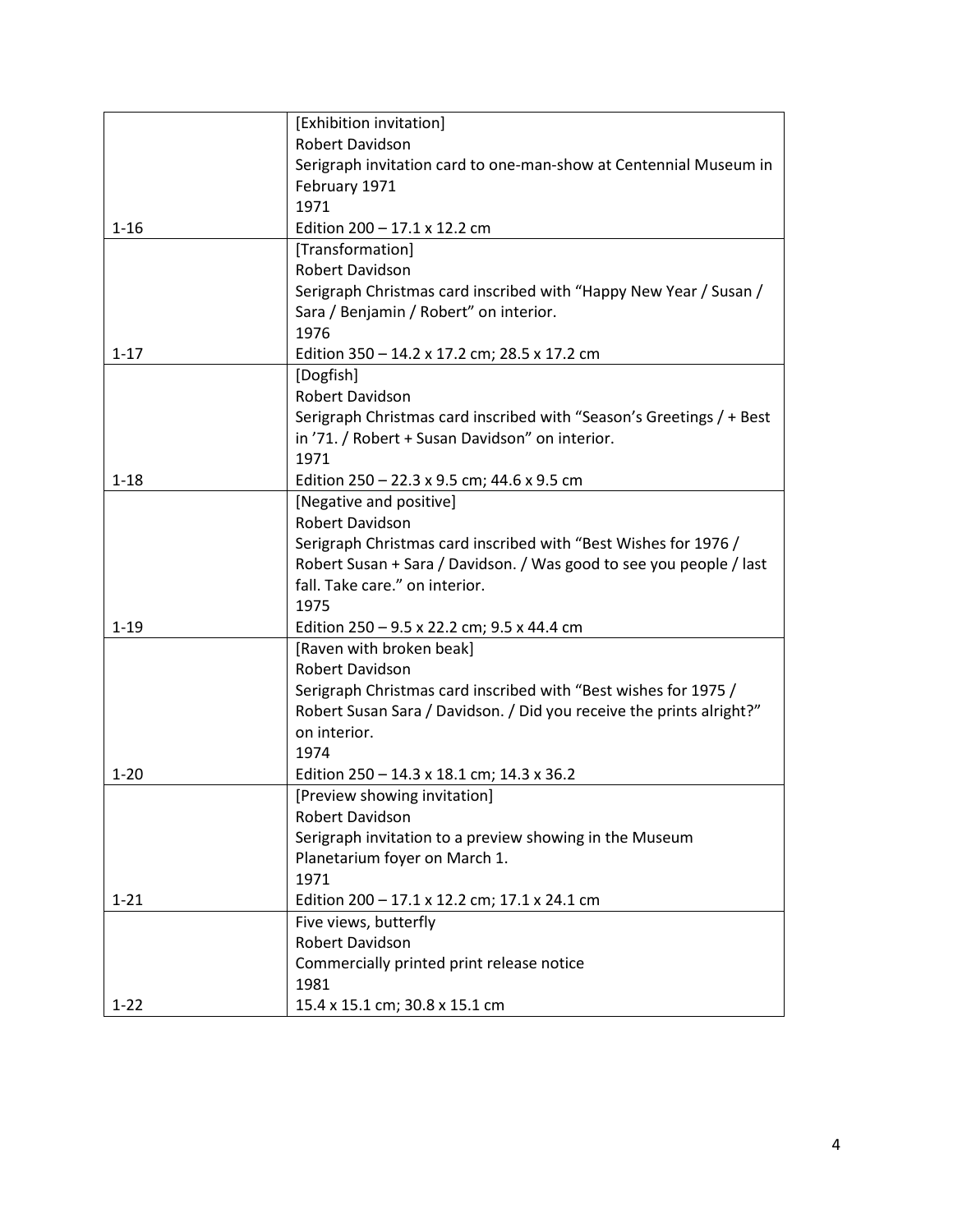|          | Frog                                                                   |
|----------|------------------------------------------------------------------------|
|          | Robert Davidson                                                        |
|          | Commercially printed card inscribed with birthday wishes from          |
|          | Joanne to George MacDonald                                             |
|          | 1974                                                                   |
| $1 - 23$ | 15.2 x 22.8 cm; 30.4 x 22.8 cm                                         |
|          | [Head stone moving ceremony invitation]                                |
|          | Robert Davidson                                                        |
|          | Card [unknown printing technique]                                      |
|          | 1994                                                                   |
| $1 - 24$ | 22.7 x 14 cm; 22.7 x 27.9 cm                                           |
|          | [Exhibition invitation]                                                |
|          | <b>Bill Reid</b>                                                       |
|          | Commercially printed, embossed invitation to the opening of the Bill   |
|          | Reid retrospective exhibition at the Vancouver Art Gallery on 5        |
|          | November, 1974                                                         |
|          | 1974                                                                   |
| $1 - 25$ | 12.4 x 15.4 cm; 25 x 15.4 cm                                           |
|          | Bent box                                                               |
|          | Robert Davidson                                                        |
|          | Commercially printed print release notice                              |
|          | 1978                                                                   |
| $1 - 26$ | 16.8 x 15.2 cm; 16.8 x 30.4 cm                                         |
|          | [Moon #1]                                                              |
|          | Robert Davidson                                                        |
|          | Hand-printed Christmas card inscribed with "George / Best wishes       |
|          | for 1978 / Robert"                                                     |
|          | 1977                                                                   |
| $1 - 27$ | 15.1 x 18.4 cm                                                         |
|          | Haida sea bear                                                         |
|          | Robert Davidson                                                        |
|          | Serigraph card                                                         |
|          | 1968                                                                   |
| $1-28a$  | Edition $650 - 12.4 \times 16$ cm; 24.9 x 16 cm (Inscribed from Robert |
|          | Davidson to George MacDonald)                                          |
| $1-28b$  | Edition 650 - 12.4 x 16 cm; 24.9 x 16 cm                               |
|          | [Exhibition invitation]                                                |
|          | <b>Bill Reid</b>                                                       |
|          | Commercially printed invitation to the opening of the exhibition hall  |
|          | "The Children of the Raven" at the National Museum of Man on 5         |
|          | November, 1975                                                         |
|          | 1975                                                                   |
| 1-29a    | 12.7 x 17.9 cm; 25.5 x 17.9 cm                                         |
| $1-29b$  | 12.7 x 17.9 cm; 25.5 x 17.9 cm                                         |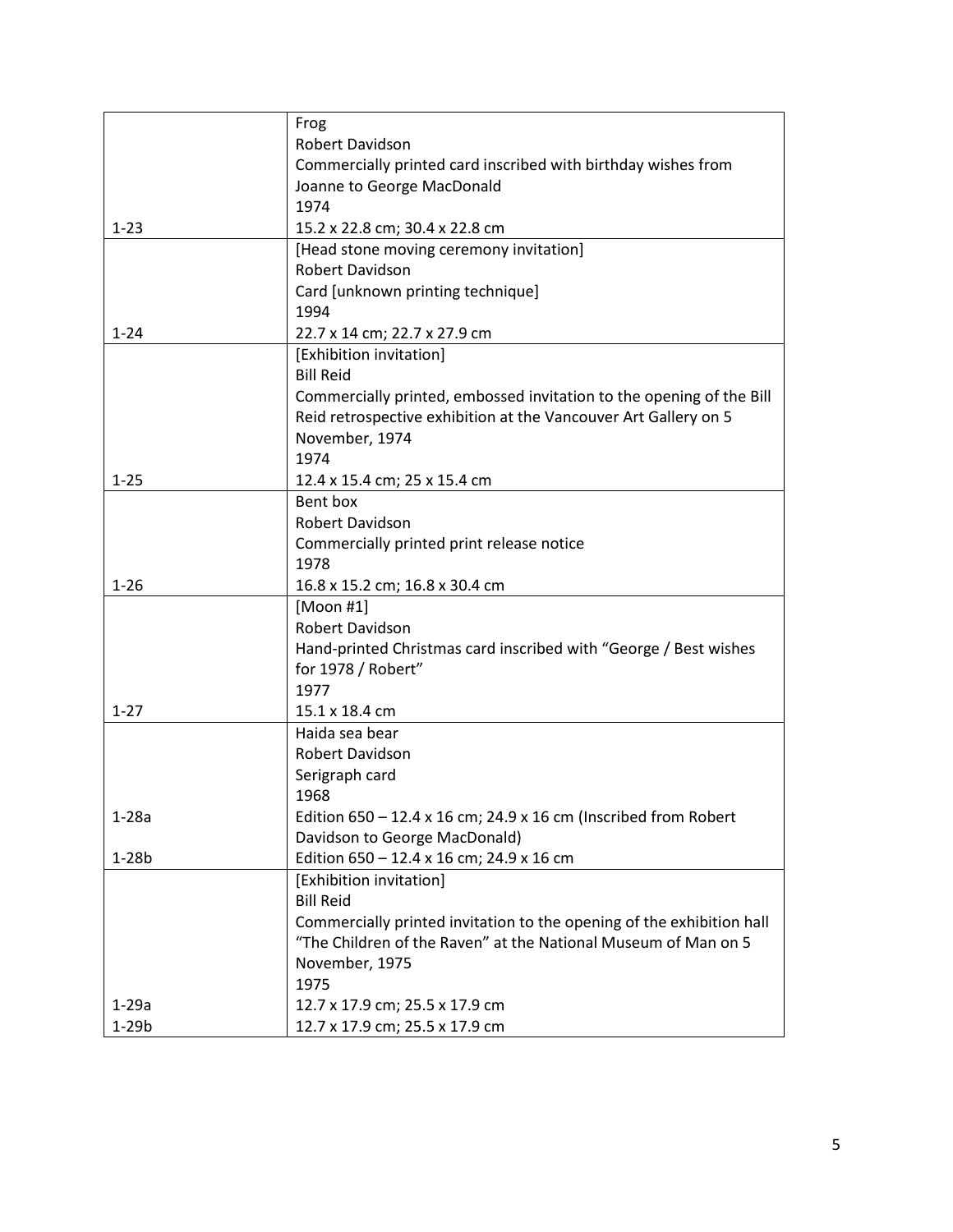| Supernatural killer whale<br>Robert Davidson                        |  |
|---------------------------------------------------------------------|--|
|                                                                     |  |
|                                                                     |  |
| Commercially printed print release notice from Stonington Gallery,  |  |
| Seattle, WA                                                         |  |
| 2002                                                                |  |
| $1-30a$<br>13.9 x 14 cm; 41.7 x 14 cm                               |  |
| 13.9 x 14 cm; 41.7 x 14 cm<br>$1-30b$                               |  |
| Raven bringing light to the world                                   |  |
| Robert Davidson                                                     |  |
| Commercially printed card produced by the Glenbow Museum,           |  |
| Calgary, Alberta                                                    |  |
| 1988                                                                |  |
| $1-31a$<br>15.9 x 12.1 cm; 15.9 x 24.2 cm                           |  |
| $1-31b$<br>15.9 x 12.1 cm; 15.9 x 24.2 cm                           |  |
| Eagle                                                               |  |
| Robert Davidson                                                     |  |
| Commercially printed print release notice                           |  |
| 1979                                                                |  |
| $1 - 32$<br>13.8 x 14 cm; 13.8 x 27.9 cm                            |  |
| Two-finned killer whale                                             |  |
| Robert Davidson                                                     |  |
|                                                                     |  |
| Commercially printed print release notice                           |  |
| 1979                                                                |  |
| $1 - 33$<br>16.5 x 11.3 cm; 16.5 x 22.6 cm                          |  |
| Haida grizzly - Huaji                                               |  |
| <b>Bill Reid</b>                                                    |  |
| Commercially printed card inscribed by Martine                      |  |
| 1973                                                                |  |
| $1 - 34$<br>12.7 x 19.6 cm; 25.4 x 19.6 cm                          |  |
| [Dinner invitation]                                                 |  |
| <b>Bill Reid</b>                                                    |  |
| Commercially printed invitation to dinner in honour of Bill Reid    |  |
| following the preview at Children of the Raven Gallery              |  |
| 1980                                                                |  |
| 12.8 x 10.1 cm<br>$1 - 35$                                          |  |
| Children of the good people                                         |  |
| Robert Davidson                                                     |  |
| Commercially printed card                                           |  |
| 1981                                                                |  |
| $1 - 36$<br>14.6 x 18.5 cm; 29.2 x 18.5 cm                          |  |
| Raven bringing light to the world                                   |  |
| Robert Davidson                                                     |  |
| Commercially printed invitation to view Raven Bringing Light to the |  |
| World at the UBC Museum of Anthropology                             |  |
| 1986                                                                |  |
|                                                                     |  |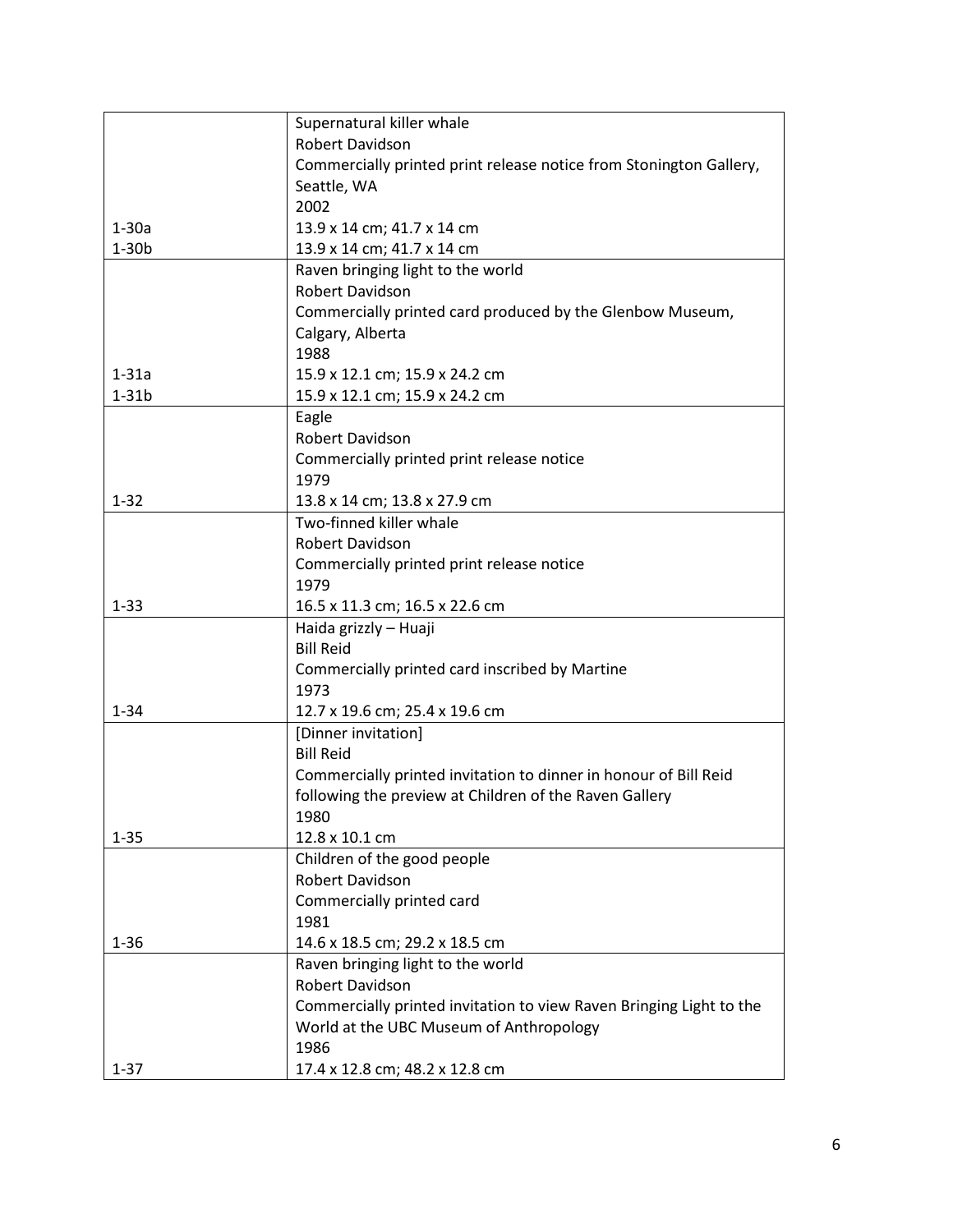## **Binder 2: Original NWC Prints (47-148) 102 cards**

| Binder-Card no. | Description                                                          |
|-----------------|----------------------------------------------------------------------|
|                 | [Killer whale]                                                       |
|                 | Port Gamble S'Klallam Tribe,                                         |
|                 | Commercially printed thank-you card from Tribal Chairman Ronald      |
|                 | G. Charles to George MacDonald                                       |
|                 | 2002                                                                 |
| $2 - 1$         | 15.9 x 11.4 cm; 15.9 x 22.8 cm                                       |
|                 | Raven panel                                                          |
|                 | Dempsey Bob                                                          |
|                 | Commercially printed card                                            |
|                 | 1998                                                                 |
| $2 - 2$         | 12.4 x 16.5 cm; 24.8 x 16.5 cm                                       |
|                 | [Potlatch invitation]                                                |
|                 | <b>Ron Hamilton</b>                                                  |
|                 | Hand-printed potlatch invitation card                                |
|                 | ca. 1975                                                             |
| $2 - 3$         | 14.9 x 18.4 cm                                                       |
|                 | [Wedding invitation]                                                 |
|                 | <b>Ron Hamilton</b>                                                  |
|                 | Hand-printed invitation to the wedding of Faith Marshall of the      |
|                 | Ahousaht First Nation to Richard Watts of the Tseshaht First Nation. |
|                 | ca. 1972                                                             |
| $2 - 4$         | 18.8 x 14.8 cm; 18.8 x 29.8 cm                                       |
|                 | Ha-kume                                                              |
|                 | <b>Ron Hamilton</b>                                                  |
|                 | Hand-printed card                                                    |
|                 | n.d.                                                                 |
| $2-5a$          | 18.3 x 14.9 cm; 18.3 x 29.8 cm                                       |
| $2-5b$          | 18.3 x 14.9 cm; 18.3 x 29.8 cm                                       |
|                 | Kway-aht-tseek-shitlh                                                |
|                 | <b>Ron Hamilton</b>                                                  |
|                 | Hand-printed card                                                    |
|                 | n.d.                                                                 |
| $2-6a$          | 18.3 x 14.9 cm; 18.3 x 29.7 cm                                       |
| $2-6b$          | 18.3 x 14.9 cm; 18.3 x 29.7 cm                                       |
|                 | Whalers hat design                                                   |
|                 | Ron Hamilton                                                         |
|                 | Hand-printed card                                                    |
|                 | n.d.                                                                 |
| $2-7a$          | 18.4 x 14.9 cm; 18.4 x 29.8 cm                                       |
| $2-7b$          | 18.4 x 14.9 cm; 18.4 x 29.8 cm                                       |
|                 |                                                                      |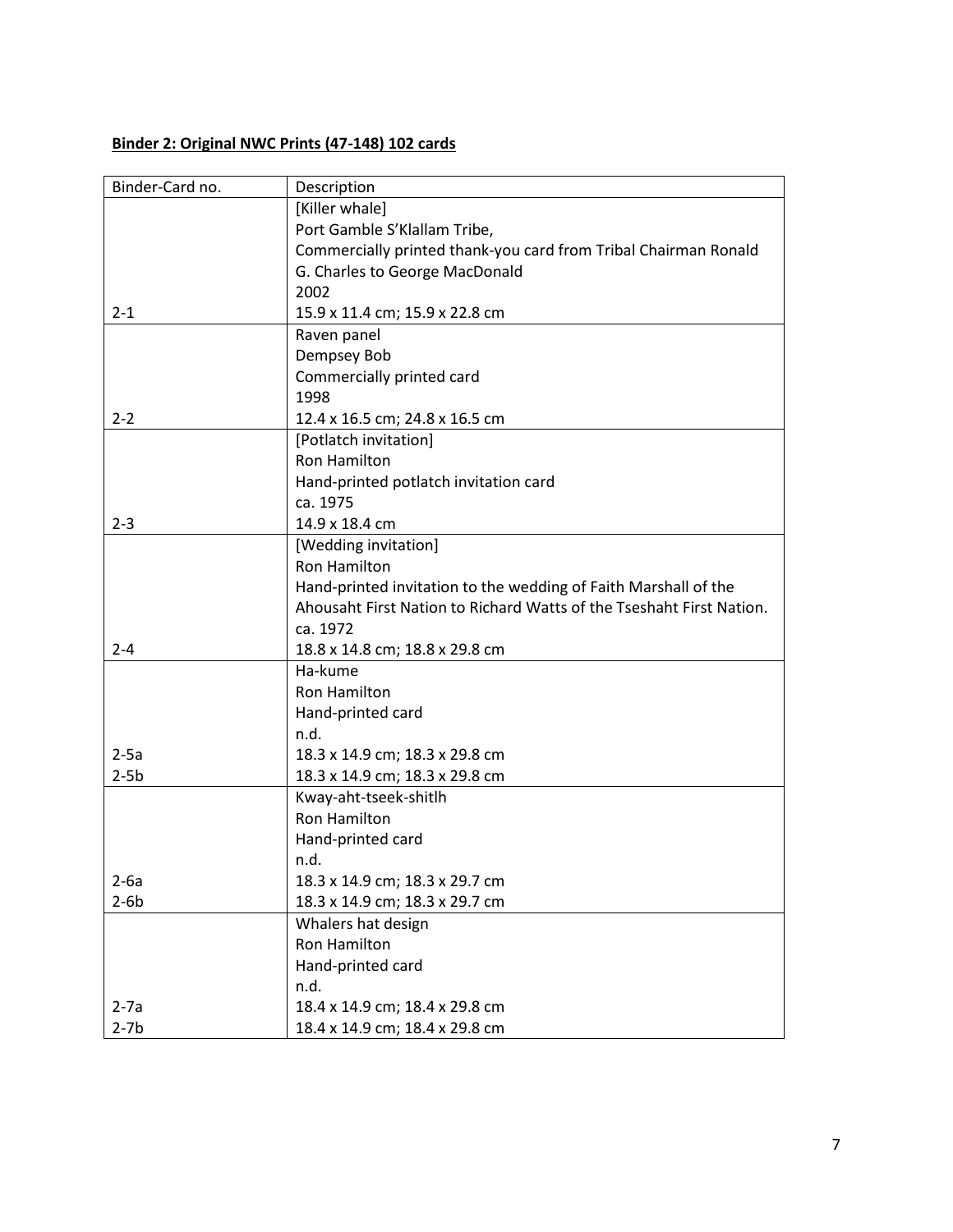|          | Pa-quin-mit                                                |
|----------|------------------------------------------------------------|
|          | <b>Ron Hamilton</b>                                        |
|          | Hand-printed card                                          |
|          | n.d.                                                       |
| $2-8a$   | 18.2 x 14.9 cm; 18.2 x 29.8 cm                             |
| $2-8b$   | 18.2 x 14.9 cm; 18.2 x 29.8 cm                             |
|          | Euht-tin's birth                                           |
|          | <b>Ron Hamilton</b>                                        |
|          | Hand-printed card                                          |
|          | n.d.                                                       |
| $2-9a$   | 18.2 x 14.9 cm; 18.2 x 29.9 cm                             |
| $2-9b$   | 18.2 x 14.9 cm; 18.2 x 29.9 cm                             |
|          | Too-cook                                                   |
|          | <b>Ron Hamilton</b>                                        |
|          | Hand-printed card                                          |
|          | n.d.                                                       |
| $2-10a$  | 18.2 x 15 cm; 18.2 x 29.9 cm                               |
| $2-10b$  | 18.2 x 15 cm; 18.2 x 29.9 cm                               |
|          | Marriage announcement                                      |
|          | <b>Tim Paul</b>                                            |
|          | Commercially silk-screened announcement of the marriage of |
|          | Margaret B. Blackman and Edwin S. Hall, Jr.                |
|          | 1977                                                       |
| $2 - 11$ | 14.9 x 16.9 cm; 29.9 x 16.9 cm                             |
|          | [Eagle]                                                    |
|          | Joe David                                                  |
|          | Card [unknown printing technique]                          |
|          | n.d.                                                       |
| $2 - 12$ | 14.2 x 17.1 cm; 28.5 x 17.1 cm                             |
|          | [Untitled]                                                 |
|          | Card [unknown printing technique]                          |
|          | n.d.                                                       |
| $2 - 13$ | 16 x 12.4 cm; 16 x 24.7 cm                                 |
|          | Bear                                                       |
|          | Reg Davidson                                               |
|          | Commercially printed card                                  |
|          | n.d.                                                       |
| $2 - 14$ | 8.9 x 17.7 cm; 17.7 x 17.7 cm                              |
|          | [Untitled]                                                 |
|          | Ron Sebastian                                              |
|          | Card [unknown printing technique]                          |
|          | n.d.                                                       |
| $2 - 15$ | 15.1 x 11.3 cm; 15.1 x 22.6 cm                             |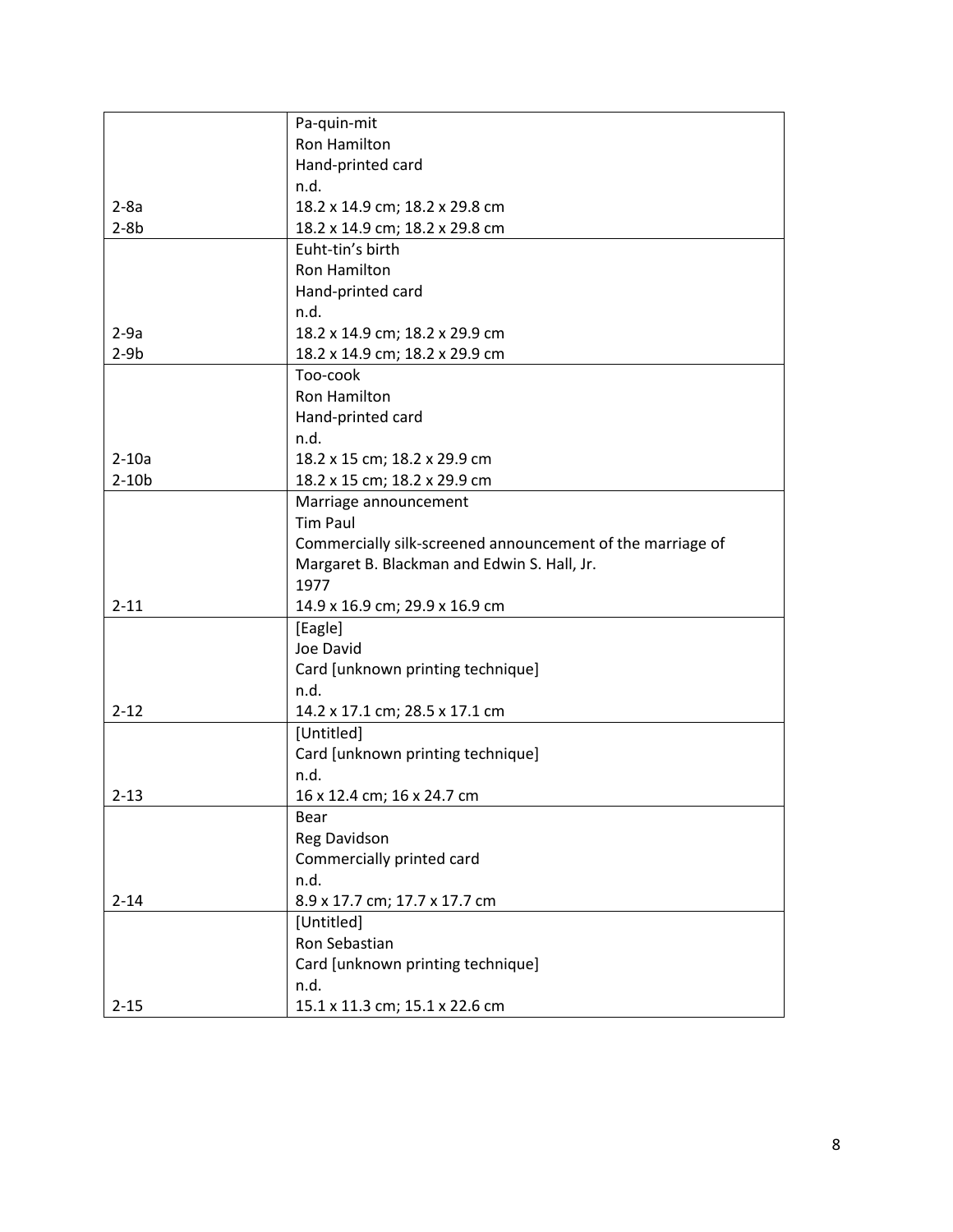|          | [Untitled]                                                                  |
|----------|-----------------------------------------------------------------------------|
|          | Ron Sebastian                                                               |
|          | Card [unknown printing technique]                                           |
|          | n.d.                                                                        |
| $2 - 16$ | 15.5 x 11.4 cm; 15.5 x 22.9 cm                                              |
|          | [Wedding invitation]                                                        |
|          | Roy Henry Vickers                                                           |
|          | Hand-printed invitation to the wedding of Roy Vickers and Liane             |
|          | <b>Vickers</b>                                                              |
|          | 1975                                                                        |
| $2 - 17$ | 11.1 x 16.5 cm; 11.1 x 33 cm                                                |
|          | Judah                                                                       |
|          | Roy Henry Vickers                                                           |
|          | Hand-printed announcement of the birth of Judah Liane Vickers               |
|          | 1978                                                                        |
| $2 - 18$ | Edition $258/500 - 19.2 \times 12.5$ cm; 19.2 x 25 cm                       |
|          | [House warming invitation]                                                  |
|          | <b>Walter Harris</b>                                                        |
|          | Hand-printed invitation to house warming dinner                             |
|          | 1973                                                                        |
| $2 - 19$ | 13.6 x 10.5 cm; 13.6 x 21.1                                                 |
|          | The bull head fish                                                          |
|          | Robert Sebastian                                                            |
|          | Commercially lithographed card                                              |
|          | n.d.                                                                        |
| $2 - 20$ | 15.2 x 22.8 cm; 30.4 x 22.8 cm                                              |
|          | Dog salmon                                                                  |
|          | Duane Pasco                                                                 |
|          | Serigraph card inscribed from Katie Pasco to George and Joanne<br>MacDonald |
|          | 1985                                                                        |
| $2 - 21$ | 22.8 x 10.1 cm; 22.8 x 20.3                                                 |
|          | Dogfish chest design                                                        |
|          | Duane Pasco                                                                 |
|          | Commercially printed invitation to print release                            |
|          | 1978                                                                        |
| $2 - 22$ | 20.2 x 10 cm; 40.2 x 10 cm                                                  |
|          | Transformation mural #1                                                     |
|          | <b>Tony Hunt</b>                                                            |
|          | Commercially printed card                                                   |
|          | n.d.                                                                        |
| $2 - 23$ | 15.3 x 22.9 cm; 30.5 x 22.9 cm                                              |
|          | Raven and killerwhale transformation                                        |
|          | <b>Tony Hunt</b>                                                            |
|          | Commercially printed card                                                   |
|          | n.d.                                                                        |
| $2 - 24$ | 15.2 x 22.8 cm; 30.5 x 22.8 cm                                              |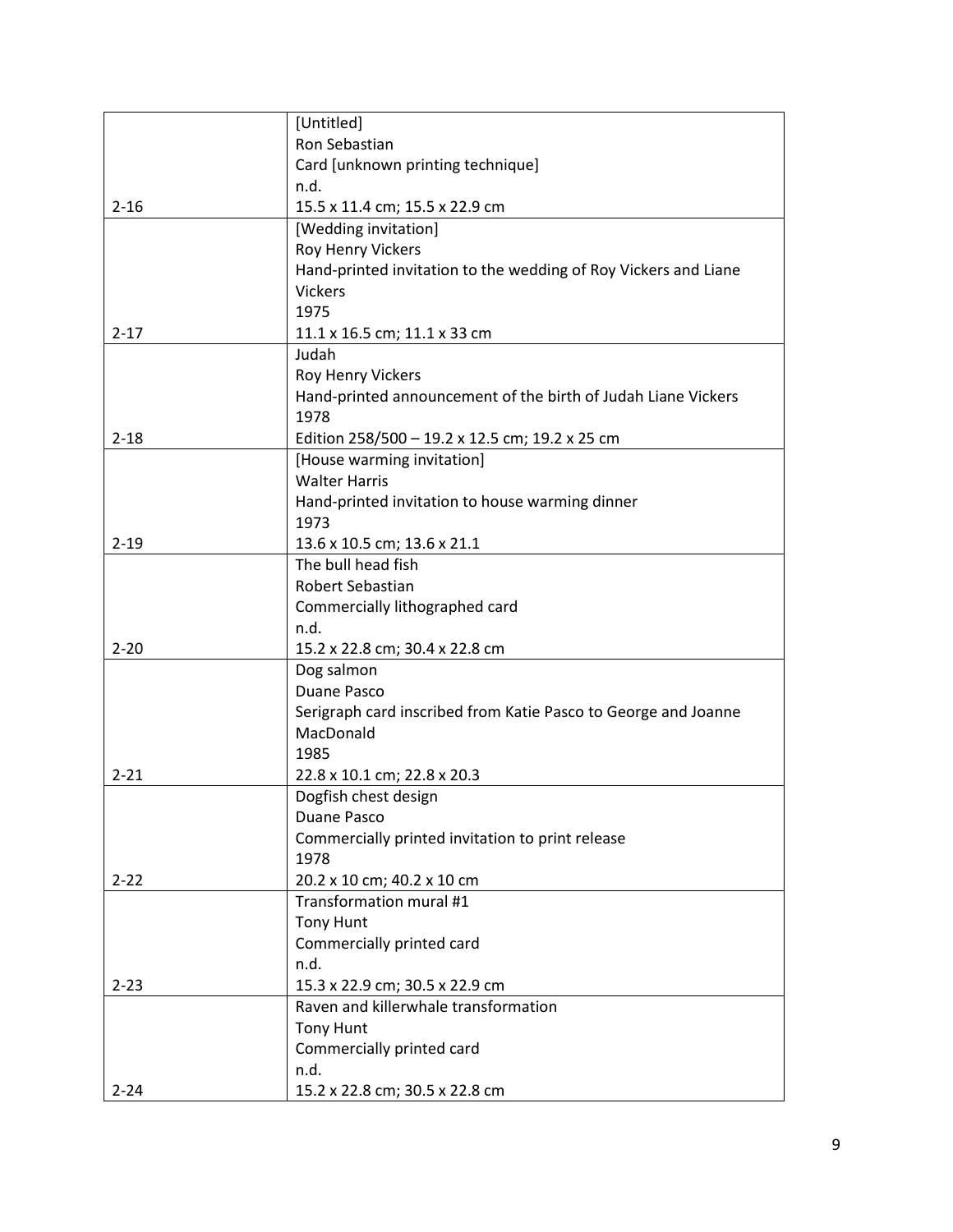|          | Kwa-gulth hok hok                         |
|----------|-------------------------------------------|
|          | <b>Richard Hunt</b>                       |
|          | Card [unknown printing technique], signed |
|          | [1982?]                                   |
| $2 - 25$ | 15.2 x 22.9 cm; 30.5 x 22.9 cm            |
|          | Kwa-gulth sisiutl + sun                   |
|          | <b>Richard Hunt</b>                       |
|          | Card [unknown printing technique], signed |
|          | [1982?]                                   |
| $2 - 26$ | 15.2 x 29.9 cm; 30.5 x 29.9 cm            |
|          | Kwa-gulth sea bear                        |
|          | <b>Richard Hunt</b>                       |
|          | Card [unknown printing technique], signed |
|          | [1982?]                                   |
| $2 - 27$ | 15.3 x 22.9 cm; 30.5 x 22.9 cm            |
|          | Kwa-gulth beaver                          |
|          | <b>Richard Hunt</b>                       |
|          | Card [unknown printing technique], signed |
|          | [1982?]                                   |
| $2 - 28$ | 15.2 x 22.9 cm; 30.5 x 22.9 cm            |
|          | Kwaguilth thunderbird                     |
|          | Jim Johnny                                |
|          | Card [unknown printing technique], signed |
|          | [1982?]                                   |
| $2 - 29$ | 22.9 x 15.3 cm; 22.9 x 30.5 cm            |
|          | Clam                                      |
|          | Doug LaFortune                            |
|          | Card [unknown printing technique], signed |
|          | [1982?]                                   |
| $2 - 30$ | 22.9 x 15.2 cm; 22.9 x 30.5 cm            |
|          | Kwaguilth cannibal bird                   |
|          | Jim Johnny                                |
|          | Card [unknown printing technique], signed |
|          | [1982?]                                   |
| $2 - 31$ | 22.9 x 15.3 cm; 22.9 x 30.5 cm            |
|          | Cannibal woman                            |
|          | Noreen Hunt                               |
|          | Card [unknown printing technique], signed |
|          | [1982?]                                   |
| $2 - 32$ | 15.3 x 22.9 cm; 30.5 x 22.9 cm            |
|          | The first beaver                          |
|          | <b>Stan Greene</b>                        |
|          | Commercially lithographed card            |
|          | n.d.                                      |
| $2 - 33$ | 13.9 x 17.7 cm; 27.9 x 17.7 cm            |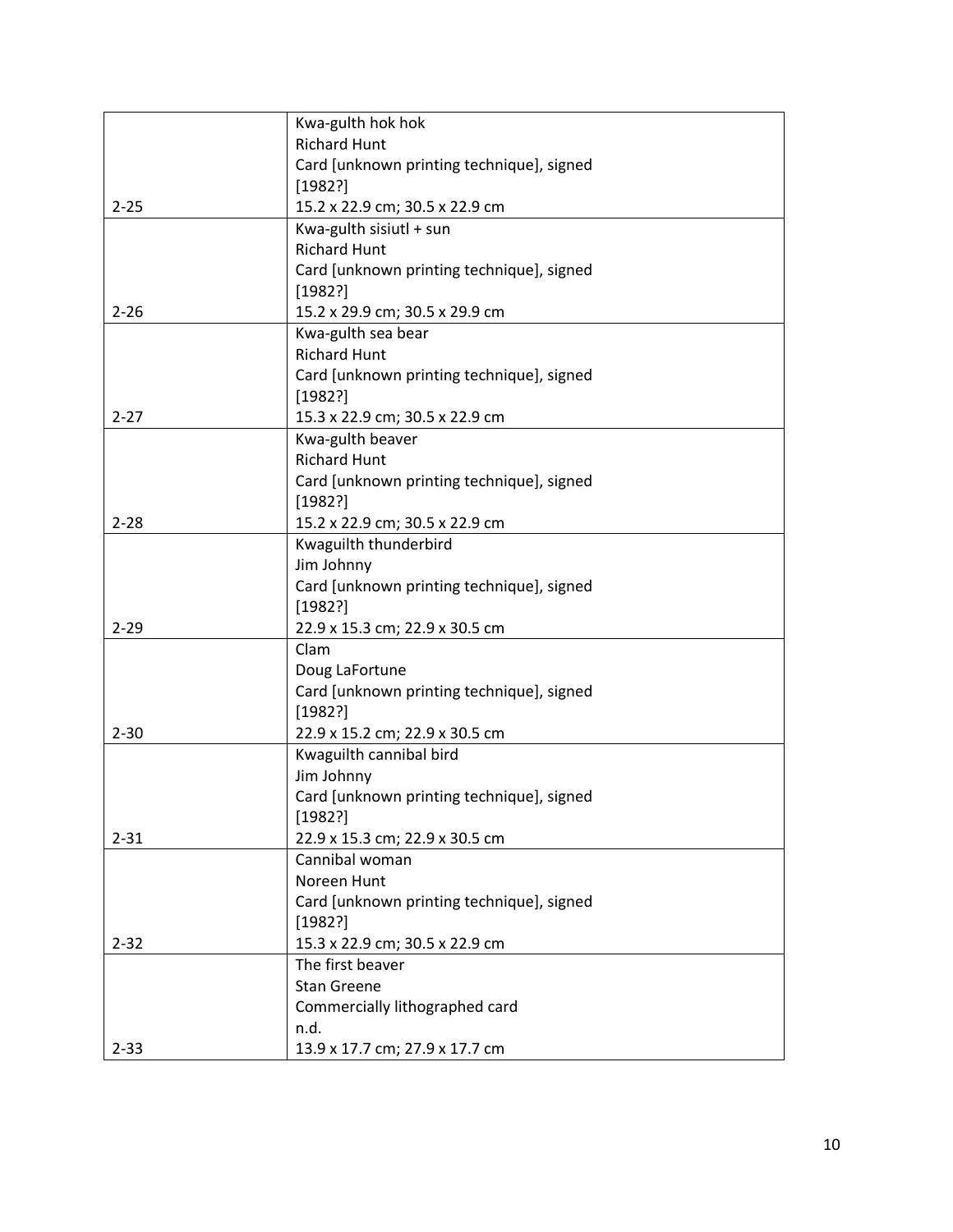|           | Spring salmon                              |
|-----------|--------------------------------------------|
|           | <b>Stan Greene</b>                         |
|           | Commercially lithographed card             |
|           | n.d.                                       |
| $2 - 34$  | 13.9 x 17.6 cm; 27.8 x 17.7 cm             |
|           | The great bear                             |
|           | Robert Sebastian                           |
|           | Commercially lithographed card             |
|           | n.d.                                       |
| $2 - 35$  | 15.2 x 22.9 cm; 30.5 x 22.9 cm             |
|           | Killer whale, man and woman                |
|           | <b>Clarence Wells</b>                      |
|           | Commercially printed card                  |
|           | August 1977                                |
| $2 - 36$  | 13.3 x 20.9 cm; 26.6 x 20.9 cm             |
|           | Mosquito / Kwakiutl mosquito               |
|           | <b>Richard Hunt</b>                        |
|           | Card [unknown printing technique]          |
|           | n.d.                                       |
| $2 - 37a$ | 14.1 x 16.8 cm; 29.2 x 16.8 cm             |
| $2-37b$   | 14.1 x 16.8 cm; 29.2 x 16.8 cm             |
|           | [Untitled]                                 |
|           | <b>Tony Hunt</b>                           |
|           | Card [unknown printing technique]          |
|           | n.d.                                       |
| $2-38a$   | 17 x 14.6 cm; 17 x 29.2 cm (red)           |
| $2-38b$   | 17 x 14.6 cm; 17 x 29.2 cm (black)         |
|           | Tsimsian chief                             |
|           | Roy Henry Vickers                          |
|           | Card [unknown printing technique]<br>1974  |
|           |                                            |
| $2 - 39$  | 14 x 18.4 cm; 27.9 x 18.4 cm               |
|           | Tsimsian woman<br><b>Roy Henry Vickers</b> |
|           | Card [unknown printing technique]          |
|           | 1974                                       |
| $2 - 40$  | 14 x 18.4 cm; 27.9 x 18.4 cm               |
|           | Eagle with salmon                          |
|           | Earl Muldoe                                |
|           | Commercially printed card                  |
|           | 1978                                       |
| $2 - 41$  | 15.2 x 22.8 cm; 30.5 x 22.8 cm             |
|           | <b>Beaver</b>                              |
|           | Earl Muldoe                                |
|           | Commercially printed card                  |
|           | 1978                                       |
| $2 - 42$  | 15.2 x 22.8 cm; 30.5 x 22.8 cm             |
|           |                                            |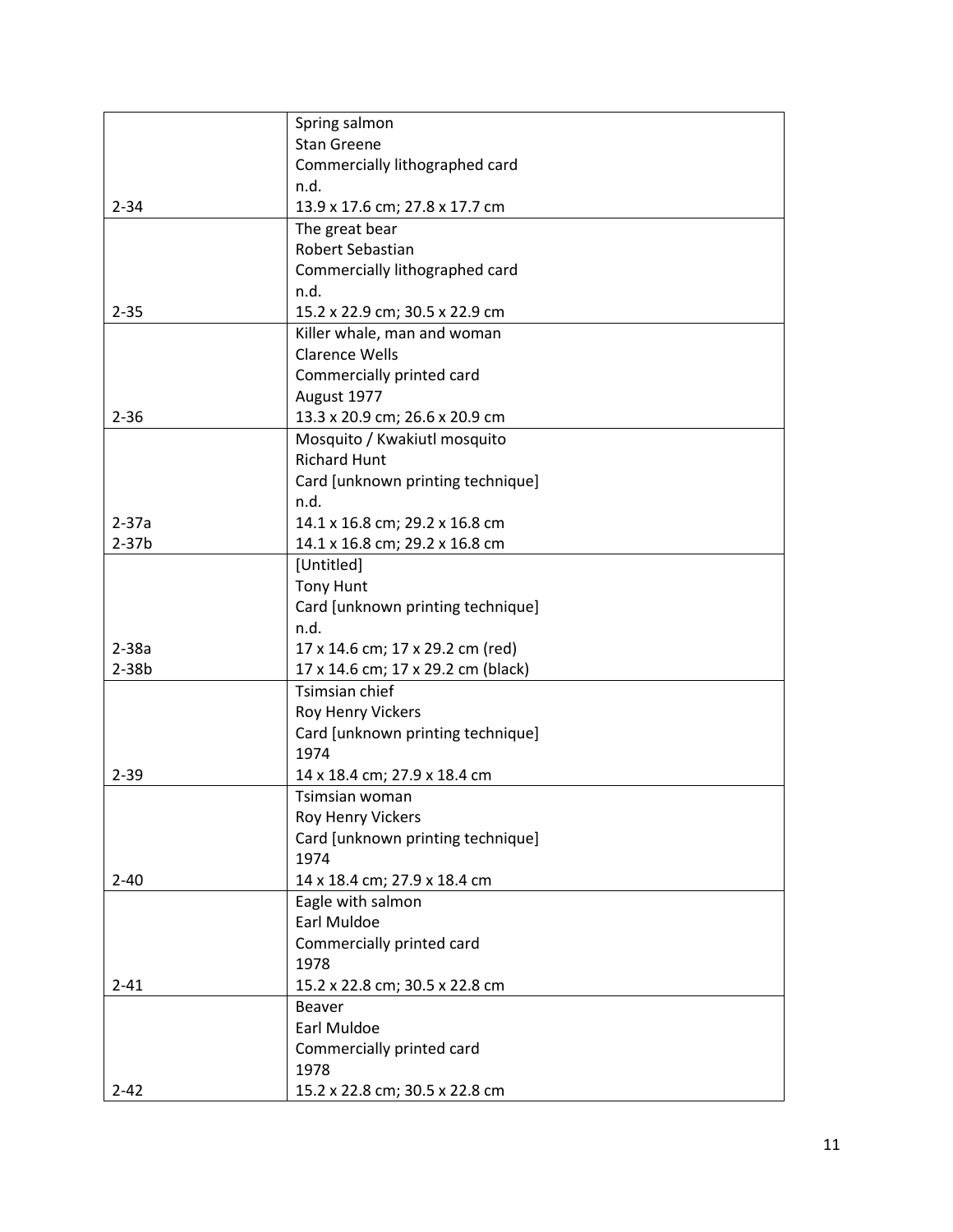|          | Thunderbird, killer whale, and lightning serpent                 |
|----------|------------------------------------------------------------------|
|          | <b>Clarence Wells</b>                                            |
|          | Commercially printed card                                        |
|          | 1977                                                             |
| $2 - 43$ | 13.4 x 21 cm; 26.7 x 21 cm                                       |
|          | Raven                                                            |
|          | <b>Clarence Wells</b>                                            |
|          | Commercially printed card                                        |
|          | 1974                                                             |
| $2 - 44$ | 13.5 x 21 cm; 26.8 x 21 cm                                       |
|          | Eagle                                                            |
|          | <b>Freda Diesing</b>                                             |
|          | Commercially lithographed card                                   |
|          | n.d.                                                             |
| $2 - 45$ | 10.5 x 12.9 cm; 21 cm x 12.9 cm                                  |
|          | Bear                                                             |
|          | <b>Freda Diesing</b>                                             |
|          | Commercially lithographed card                                   |
|          | n.d.                                                             |
| $2 - 46$ | 10.5 x 12.8 cm; 20.9 cm x 12.8 cm                                |
|          | Whale                                                            |
|          | <b>Freda Diesing</b>                                             |
|          | Commercially lithographed card                                   |
|          | n.d.                                                             |
| $2 - 47$ | 10.4 x 12.8 cm; 20.9 cm x 12.8 cm                                |
|          | Kwagiutl sisiutl and human form                                  |
|          | Charlie George Walkus / UBC Museum of Anthropology               |
|          | Commercially printed card                                        |
|          | n.d.                                                             |
| $2 - 48$ | 15.6 x 11.5 cm; 15.6 x 23 cm                                     |
|          | Geese                                                            |
|          | Glen Rabena                                                      |
|          | Card [unknown printing technique]                                |
|          | n.d.                                                             |
| $2 - 49$ | 11.3 x 15.2 cm; 22.6 x 15.2                                      |
|          | Loons                                                            |
|          | Glen Rabena                                                      |
|          | Card [unknown printing technique]                                |
|          | $[198-]$                                                         |
| $2-50a$  | 15.2 x 11.5 cm; 15.2 x 23 cm                                     |
| $2-50b$  | 15.2 x 11.5 cm; 15.2 x 23 cm (inscribed to George MacDonald from |
|          | Robert Grumet, 1982)                                             |
| $2-50c$  | 15.2 x 11.5 cm; 15.2 x 23 cm                                     |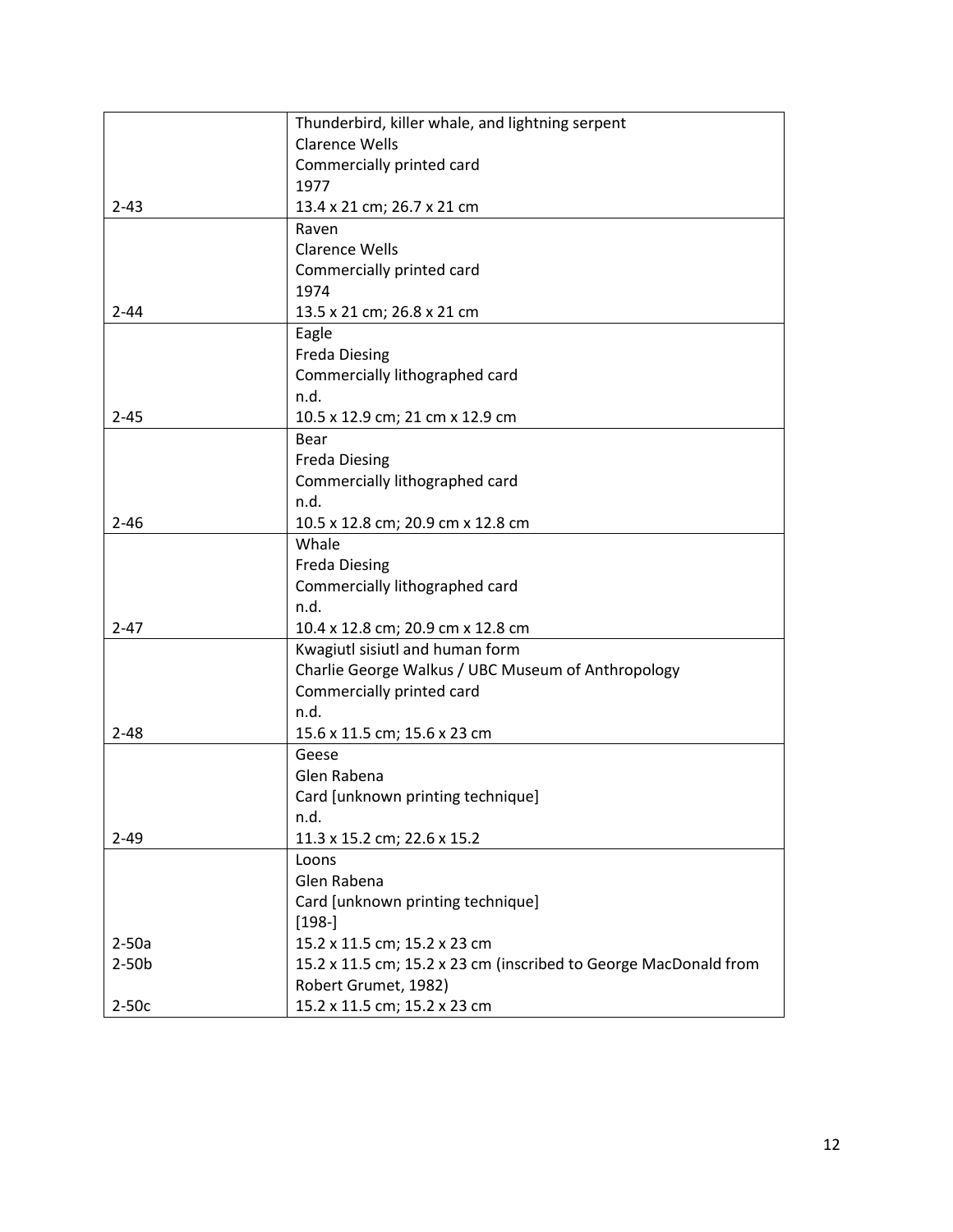|          | Hummingbird                                                    |
|----------|----------------------------------------------------------------|
|          | Glen Rabena                                                    |
|          | Card [unknown printing technique]                              |
|          | n.d.                                                           |
| $2 - 51$ | 11.4 x 15.2 cm; 22.8 x 15.2 cm                                 |
|          | Kingfisher                                                     |
|          | Glen Rabena                                                    |
|          | Card [unknown printing technique]                              |
|          | n.d.                                                           |
| $2 - 52$ | 11.4 x 15.2 cm; 22.8 x 15.2 cm                                 |
|          | [Killer whale]                                                 |
|          | Ron Sebastian                                                  |
|          | Card [unknown printing technique]                              |
|          | n.d.                                                           |
| $2-53a$  | 11.5 x 15.3 cm; 22.8 x 15.3 cm (red)                           |
| $2-53b$  | 11.5 x 15.3 cm; 22.8 x 15.3 cm (black)                         |
|          | [Beaver]                                                       |
|          | Ron Sebastian                                                  |
|          | Card [unknown printing technique]                              |
|          | n.d.                                                           |
| $2 - 54$ | 11.5 x 15.2 cm; 22.8 x 15.2 cm                                 |
|          | [Untitled]                                                     |
|          | Ron Sebastian                                                  |
|          | Card [unknown printing technique]                              |
|          | n.d.                                                           |
| $2 - 55$ | 11.4 x 15.3 cm; 22.7 x 15.3 cm                                 |
|          | [Untitled]                                                     |
|          | <b>SH</b>                                                      |
|          | Hand-printed postcard                                          |
|          | n.d.                                                           |
| $2 - 56$ | 16.1 x 12.3 cm                                                 |
|          | [Untitled]                                                     |
|          | <b>SH</b>                                                      |
|          | Hand-printed postcard                                          |
|          | n.d.                                                           |
| $2 - 57$ | 16.1 x 12.3 cm                                                 |
|          | Yukmé                                                          |
|          | [s.n.]                                                         |
|          | Card [unknown printing technique]                              |
|          | $[198-]$                                                       |
| $2-58a$  | 20.3 x 12.1 cm; 20.3 x 25.1 cm (tan paper; inscribed to George |
|          | MacDonald from Brian Seymour, 1981)                            |
| $2-58b$  | 20.3 x 12.1 cm; 20.3 x 25.1 cm (brown paper)                   |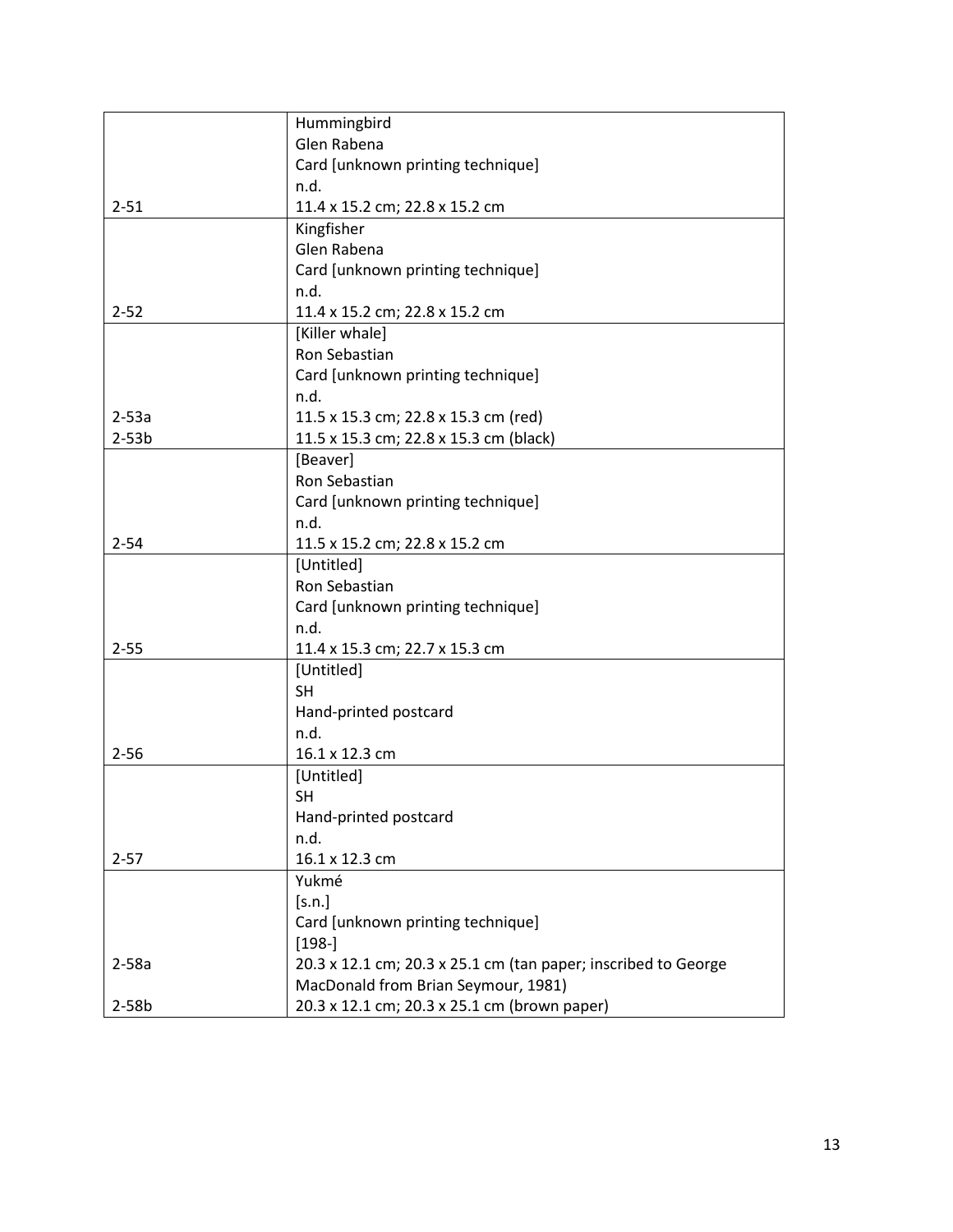|          | Kwakiutl killer whale and quolus                               |
|----------|----------------------------------------------------------------|
|          | <b>Richard Hunt</b>                                            |
|          | Card [unknown printing technique]                              |
|          | n.d.                                                           |
| $2 - 59$ | 17 x 15.3 cm; 17 x 30.5 cm                                     |
|          | <b>Kwakiutl beaver</b>                                         |
|          | <b>Richard Hunt</b>                                            |
|          | Card [unknown printing technique]                              |
|          | n.d.                                                           |
| $2 - 60$ | 14.7 x 17 cm; 29.2 x 17 cm                                     |
|          | Raven                                                          |
|          | Roy J. Hanuse                                                  |
|          | Christmas card [unknown printing technique] from the board and |
|          | staff of the Mission Indian Friendship Centre                  |
|          | n.d.                                                           |
| $2 - 61$ | 10.8 x 14.1 cm; 21.6 x 14.1 cm                                 |
|          | Kwakiutl bear                                                  |
|          | <b>Fantail Graphics</b>                                        |
|          | Commercially printed card                                      |
|          | n.d.                                                           |
| $2 - 62$ | 10.5 x 14 cm; 21 cm x 14 cm                                    |
|          | Tuaq (the only one)                                            |
|          | Roy Henry Vickers                                              |
|          | Commercially printed card                                      |
|          | [1977?]                                                        |
| $2-63a$  | 16 x 12.1 cm; 16 x 24.2 cm (signed by Roy Henry Vickers)       |
| $2-63b$  | 16 x 12.1 cm; 16 x 24.2 cm                                     |
|          | Thunderbird                                                    |
|          | <b>Clarence Wells</b>                                          |
|          | Commercially printed card                                      |
|          | n.d.                                                           |
| $2 - 64$ | 15.6 x 11.1 cm; 15.6 x 22.2 cm                                 |
|          | We-gyet and the seal                                           |
|          | Ken M. Mowatt                                                  |
|          | Commercially printed card inscribed to George and Joanne       |
|          | MacDonald from Polly Sargent                                   |
|          | 1978                                                           |
| $2 - 65$ | 15.2 x 22.8 cm; 30.5 x 22.8 cm                                 |
|          | Beaver                                                         |
|          | Opetchesaht Tribe [Ron Hamilton?]                              |
|          | Card [unknown printing technique]                              |
|          | n.d.                                                           |
| $2 - 66$ | 12.1 x 15.4 cm; 24.2 x 15.4 cm                                 |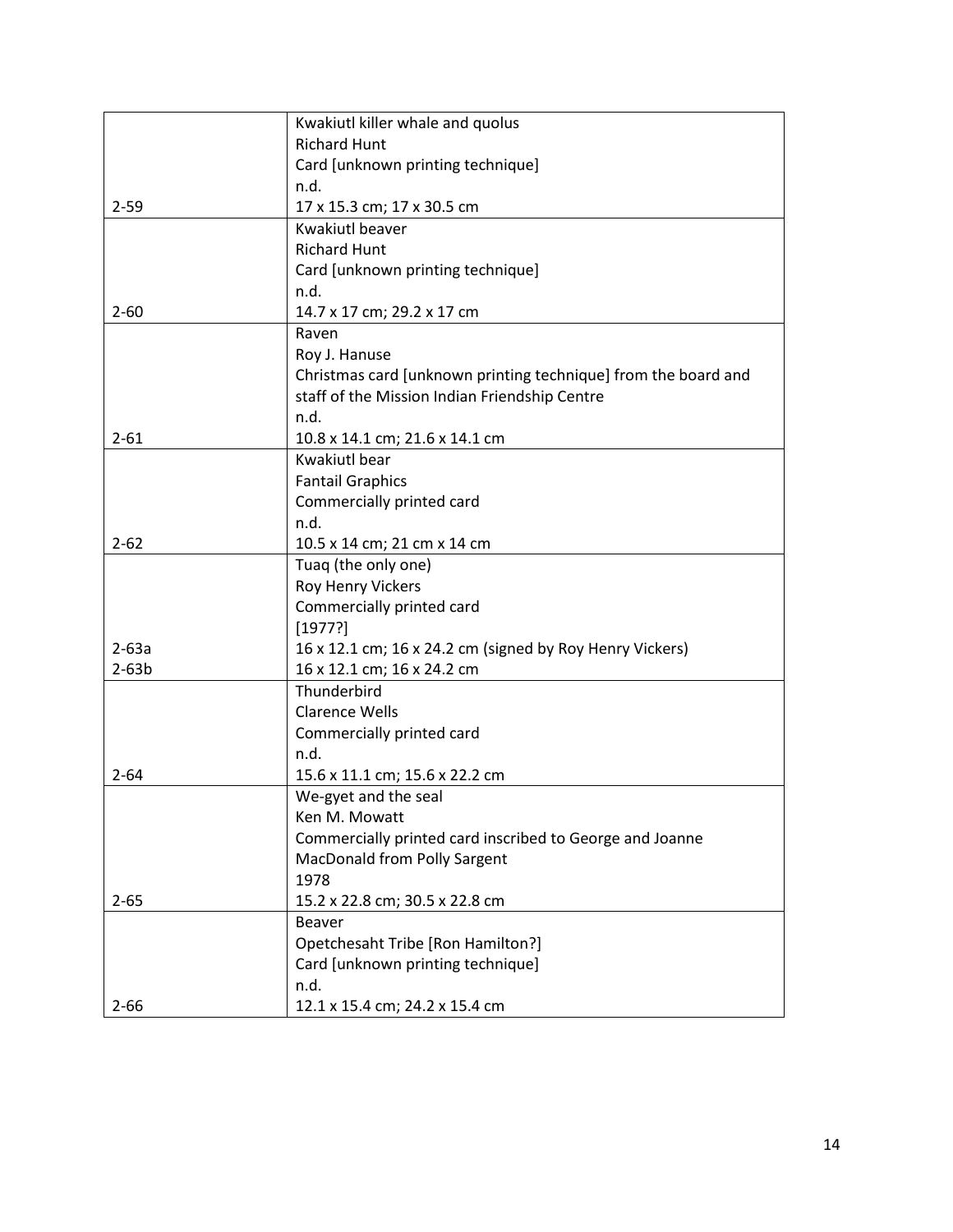|           | [Untitled]                                                          |
|-----------|---------------------------------------------------------------------|
|           | <b>Freda Diesing</b>                                                |
|           | Hand-printed cards                                                  |
|           | n.d.                                                                |
| $2 - 67a$ | 9.2 x 14.6 cm; 18.4 x 14.6 cm (thank you card inscribed to George   |
|           | MacDonald from Freda Diesing)                                       |
| $2 - 67b$ | 9.2 x 14.6 cm; 18.4 x 14.6 cm (Christmas card inscribed to George   |
|           | and Joanne MacDonald from Freda and Art Diesing)                    |
|           | [Untitled]                                                          |
|           | <b>Freda Diesing</b>                                                |
|           | Hand-printed card inscribed with "Best Wishes / Freda" on interior. |
|           | n.d.                                                                |
| $2 - 68$  | 9.2 x 14.6 cm; 18.4 x 14.6 cm                                       |
|           | [Killer whale]                                                      |
|           | [s.n.]                                                              |
|           | Hand-printed card inscribed with a note from Polly Sargent.         |
|           | [1997?]                                                             |
| $2 - 69$  | 10.6 x 13.7 cm; 21.3 x 13.7 cm                                      |
|           | [Untitled]                                                          |
|           | [s.n.]                                                              |
|           | Hand-printed felt bookmark                                          |
|           | n.d.                                                                |
| $2 - 70$  | 4.4 x 14.5 cm                                                       |
|           | [Untitled]                                                          |
|           | [s.n.]                                                              |
|           | Hand-printed felt bookmark                                          |
|           | n.d.                                                                |
| $2 - 71$  | 5.5 x 14.9 cm                                                       |
|           | [Plaque dedication invitation]                                      |
|           | Robert Davidson                                                     |
|           | Printed invitation to the dedication ceremony of a plaque           |
|           | commemorating Tahayren (Charlie Edenshaw)                           |
|           | 1978                                                                |
| $2 - 72a$ | 14 x 17.6 cm; 28 x 17.6 cm                                          |
| $2-72b$   | 14 x 17.6 cm; 28 x 17.6 cm                                          |
|           | Hoho                                                                |
|           | C.B. Greul                                                          |
|           | Commercially printed postcard                                       |
|           | n.d.                                                                |
| $2 - 73$  | 14 x 8.9 cm                                                         |
|           | The beaver                                                          |
|           | C.B. Greul                                                          |
|           | Commercially printed postcard                                       |
|           | n.d.                                                                |
| $2 - 74$  | 14 x 8.9 cm                                                         |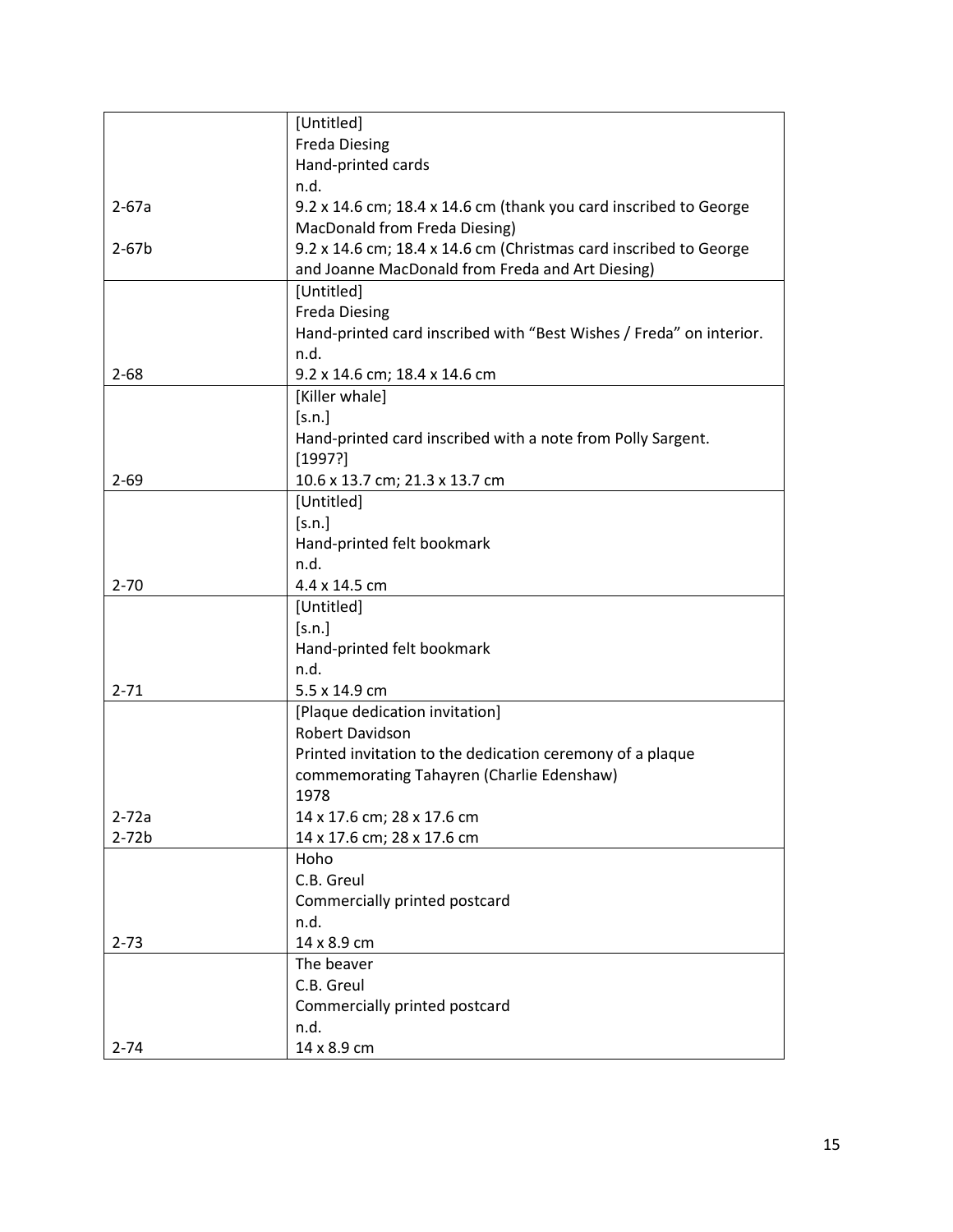|           | Eagle                                                            |
|-----------|------------------------------------------------------------------|
|           | C.B. Greul                                                       |
|           | Commercially printed postcard                                    |
|           | n.d.                                                             |
| $2 - 75$  | 14 x 8.9 cm                                                      |
|           | One horned goat of Temlaham                                      |
|           | <b>Stan Greene</b>                                               |
|           | Commercially lithographed card                                   |
|           | n.d.                                                             |
| $2 - 76$  | 13.9 x 17.6 cm; 27.8 x 17.6 cm                                   |
|           | Origins of the mosquito                                          |
|           | <b>Stan Greene</b>                                               |
|           | Commercially lithographed card                                   |
|           | n.d.                                                             |
| $2 - 77$  | 13.9 x 17.7 cm; 27.8 x 17.7 cm                                   |
|           | We-Gyet and the bull head                                        |
|           | <b>Stan Greene</b>                                               |
|           | Commercially lithographed card                                   |
|           | n.d.                                                             |
| $2 - 78$  | 13.9 x 17.7 cm; 27.8 x 17.7 cm                                   |
|           | Haida village                                                    |
|           | <b>Stan Greene</b>                                               |
|           | Commercially lithographed card                                   |
|           | n.d.                                                             |
| $2 - 79$  | 14 x 17.7 cm; 27.8 x 17.7 cm                                     |
|           | [Exhibition invitation]                                          |
|           | Metropolitan Toronto Library Board                               |
|           | Printed invitation to the opening of 'Ksan, an exhibition at the |
|           | Metropolitan Toronto Central Library                             |
|           | 1973                                                             |
| $2 - 80$  | 11.9 x 16.2 cm; 23.7 x 16.2 cm                                   |
|           | [Cross with whale, wolf, raven and eagle design]                 |
|           | Roy Henry Vickers                                                |
|           | Card [unknown printing technique]                                |
|           | 1974                                                             |
| $2 - 81a$ | 15.2 x 15.3 cm; 30.5 x 15.3 cm                                   |
| $2-81b$   | 15.2 x 15.3 cm; 30.5 x 15.3 cm                                   |
| $2-81c$   | 15.2 x 15.3 cm; 30.5 x 15.3 cm                                   |
| $2-81d$   | 15.2 x 15.3 cm; 30.5 x 15.3 cm                                   |
| 2-81e     | 15.2 x 15.3 cm; 30.5 x 15.3 cm                                   |
|           | Whale and raven                                                  |
|           | <b>Barry Herem</b>                                               |
|           | Commercially printed card                                        |
|           | 1983                                                             |
| $2 - 82$  | 12.8 x 17.8 cm; 25.5 x 17.8 cm                                   |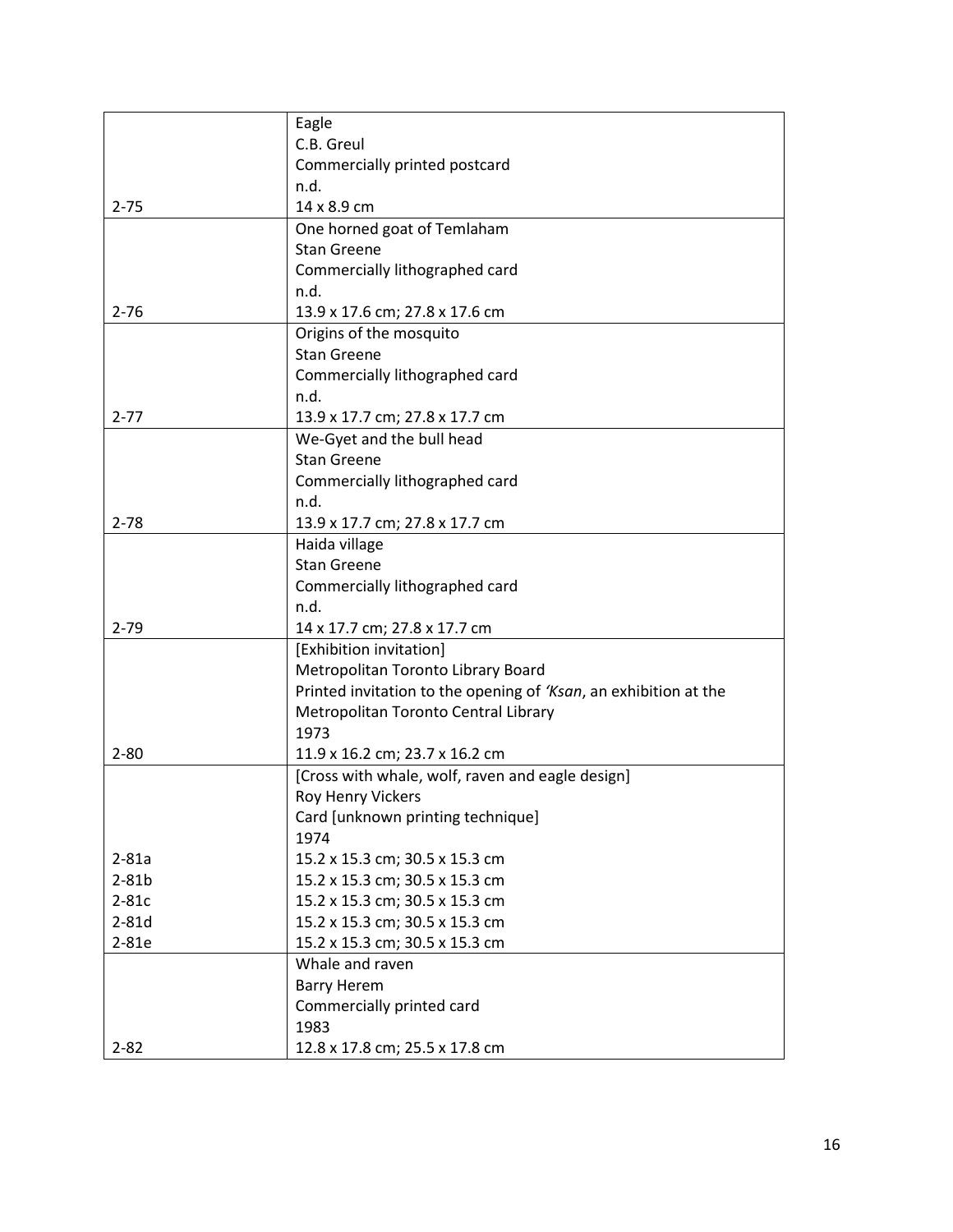|          | Eagle head                            |
|----------|---------------------------------------|
|          | <b>Barry Herem</b>                    |
|          | Postcard [unknown printing technique] |
|          | n.d.                                  |
| $2 - 83$ | $17.1 \times 14 \text{ cm}$           |

## **Binder 3: NWC Art Cards (149-198) (50 cards)**

| Binder-Card no. | Description                                                       |
|-----------------|-------------------------------------------------------------------|
|                 | Southeast wind                                                    |
|                 | <b>Robert Davidson</b>                                            |
|                 | Commercially printed card produced by UBC Museum of               |
|                 | Anthropology                                                      |
|                 | 2004                                                              |
| $3 - 1$         | 15.2 x 22.9 cm; 30.5 x 22.9 cm                                    |
|                 | Maamaasiyik (sea monster)                                         |
|                 | <b>Ron Hamilton</b>                                               |
|                 | Commercially printed postcard invitation to the opening of the    |
|                 | exhibition We Sing to the Universe at UBC Museum of Anthropology  |
|                 | 1994                                                              |
| $3 - 2$         | 10 x 15.2 cm                                                      |
|                 | [Killer whale]                                                    |
|                 | <b>Robert Davidson</b>                                            |
|                 | Hand printed card inscribed with "Season's Greetings / Robert and |
|                 | Susan / Davidson" on interior.                                    |
|                 | [ca. 1970]                                                        |
| $3 - 3$         | 12.3 x 16.3 cm; 24.7 x 16.3 cm                                    |
|                 | Every year the salmon come back                                   |
|                 | <b>Robert Davidson</b>                                            |
|                 | Commercially printed card produced by the National Gallery of     |
|                 | Canada                                                            |
|                 | 2003                                                              |
| $3 - 4$         | 17.8 x 12.7 cm; 17.8 x 25.5 cm                                    |
|                 | Haida dog salmon                                                  |
|                 | <b>Bill Reid</b>                                                  |
|                 | Commercially printed invitation to the preview of a Bill Reid     |
|                 | retrospective at the Children of the Raven Gallery                |
|                 | 1974                                                              |
| $3 - 5$         | 19.5 x 12.6 cm; 19.5 x 25.3 cm                                    |
|                 | Otter                                                             |
|                 | Joe David                                                         |
|                 | Card [unknown printing technique] depicting Joe David's Vancouver |
|                 | city street banner design                                         |
|                 | 1978                                                              |
| $3-6$           | 9.9 x 23.5 cm; 19.7 x 23.5 cm                                     |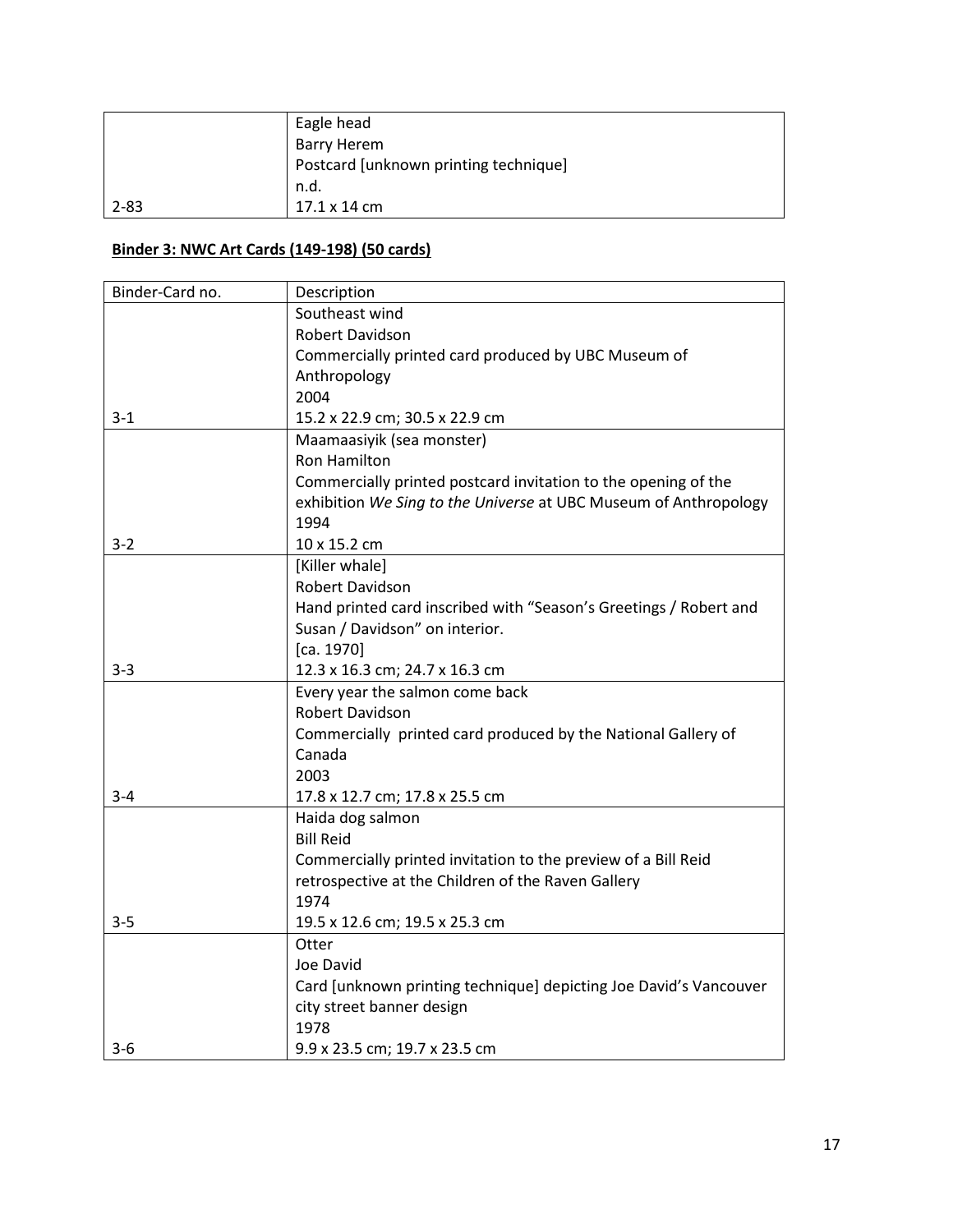|          | Thunderbird                                                       |
|----------|-------------------------------------------------------------------|
|          | Joe David                                                         |
|          | Card [unknown printing technique] depicting Joe David's Vancouver |
|          | city street banner design                                         |
|          | 1978                                                              |
| $3 - 7$  | 10 x 23.5 cm; 19.8 x 23.5 cm                                      |
|          | Whale                                                             |
|          | Joe David                                                         |
|          | Card [unknown printing technique] depicting Joe David's Vancouver |
|          | city street banner design                                         |
|          | 1978                                                              |
| $3 - 8$  | 9.8 x 23.5 cm; 23.5 x 19.8 cm                                     |
|          | [Comb design]                                                     |
|          | <b>Ron Hamilton</b>                                               |
|          | Card [unknown printing technique] invitation to an exhibition of  |
|          | prints by Hupquatchew (Ron Hamilton) at Open Pacific Graphics     |
|          | [1980?]                                                           |
| $3 - 9$  | 11.4 x 12.7 cm; 11.4 x 25.4 cm                                    |
|          | Lightning snake                                                   |
|          | Joe David                                                         |
|          | Card [unknown printing technique]                                 |
|          | n.d.                                                              |
| $3 - 10$ | 15.4 x 12.1 cm; 15.4 x 24.1 cm                                    |
|          | [Crawling wolf?]                                                  |
|          | Joe David                                                         |
|          | Card [unknown printing technique]                                 |
|          | n.d.                                                              |
| $3 - 11$ | 15.8 x 12.4 cm; 15.8 x 24.2 cm                                    |
|          | [Wolf dancer?]                                                    |
|          | Joe David                                                         |
|          | Card [unknown printing technique]                                 |
|          | 1975                                                              |
| $3 - 12$ | 12.3 x 16.1 cm; 24.6 x 16.1 cm                                    |
|          | [Wolf?]                                                           |
|          | Joe David                                                         |
|          | Card [unknown printing technique]                                 |
|          | n.d.                                                              |
| $3 - 13$ | 12.3 x 15.9 cm; 24.6 x 15.9                                       |
|          | [Lightning snake?]                                                |
|          | Joe David                                                         |
|          | Card [unknown printing technique]                                 |
|          | n.d.                                                              |
| $3 - 14$ | 12.3 x 16.2 cm; 24.6 x 16.2 cm                                    |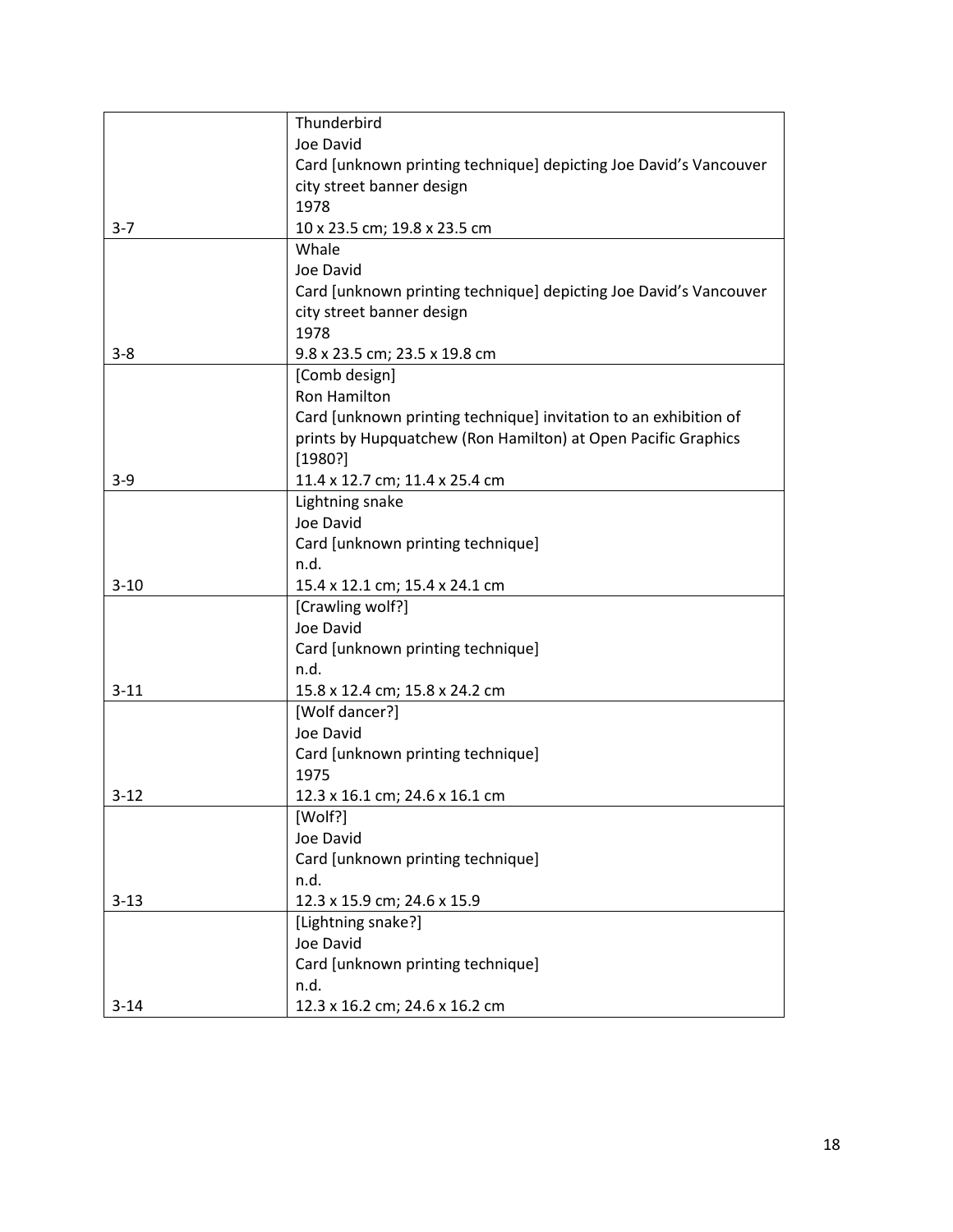|          | [Invitation]                                                       |
|----------|--------------------------------------------------------------------|
|          | Joe David                                                          |
|          | Card [unknown printing technique] invitation to an exhibition of   |
|          | prints and carvings by Joe David at Open Pacific Graphics          |
|          | n.d.                                                               |
| $3 - 15$ | 13.9 x 25.4 cm; 13.9 x 12.6 cm                                     |
|          | Eagle                                                              |
|          | Joe David                                                          |
|          | Card [unknown printing technique] inscribed to George MacDonald    |
|          | from Joanald Dumont on behalf of Joe David                         |
|          | 1978                                                               |
| $3 - 16$ | 12.7 x 17.8 cm; 25.4 x 17.8 cm                                     |
|          | [Form and freedom invitation]                                      |
|          | s.n.                                                               |
|          | Card [unknown printing technique] invitation to an exhibition of   |
|          | Indian Art of the Northwest Coast at the Rice Museum.              |
|          | 1975                                                               |
| $3-17$   | 19.3 x 9.2 cm; 19.3 x 18.4 cm                                      |
|          | Eagle and killerwhale                                              |
|          | <b>Tim Paul</b>                                                    |
|          | Commercially silk-screened card with inscription to George and     |
|          | Joanne MacDonald from Ed and [Margary?].                           |
|          | n.d.                                                               |
| $3 - 18$ | 15 x 17.1 cm; 29.9 x 17.1 cm                                       |
|          | [Birth announcement]                                               |
|          | Arthur Thompson                                                    |
|          | Card [unknown printing technique] announcing arrival of [blank] to |
|          | the family of Arthur and Polly Thompson.                           |
|          | n.d.                                                               |
| $3 - 19$ | 17 x 15 cm; 17 x 30 cm                                             |
|          | Killer whale                                                       |
|          | Opetchesaht Tribe [Ron Hamilton?]                                  |
|          | Card [unknown printing technique]                                  |
|          | n.d.                                                               |
| $3 - 20$ | 12.2 x 15.3 cm; 24.5 x 15.3 cm                                     |
|          | [Killer whale]                                                     |
|          | S.n.                                                               |
|          | Card [unknown printing technique]                                  |
|          | n.d.                                                               |
| $3 - 21$ | 15.7 x 12.5 cm; 15.7 x 25 cm                                       |
|          | <b>Blackfish chief</b>                                             |
|          | Roy Henry Vickers                                                  |
|          | Commercially lithographed card                                     |
|          | 1975                                                               |
| $3 - 22$ | 12.7 x 17.8 cm; 25.3 x 17.8 cm                                     |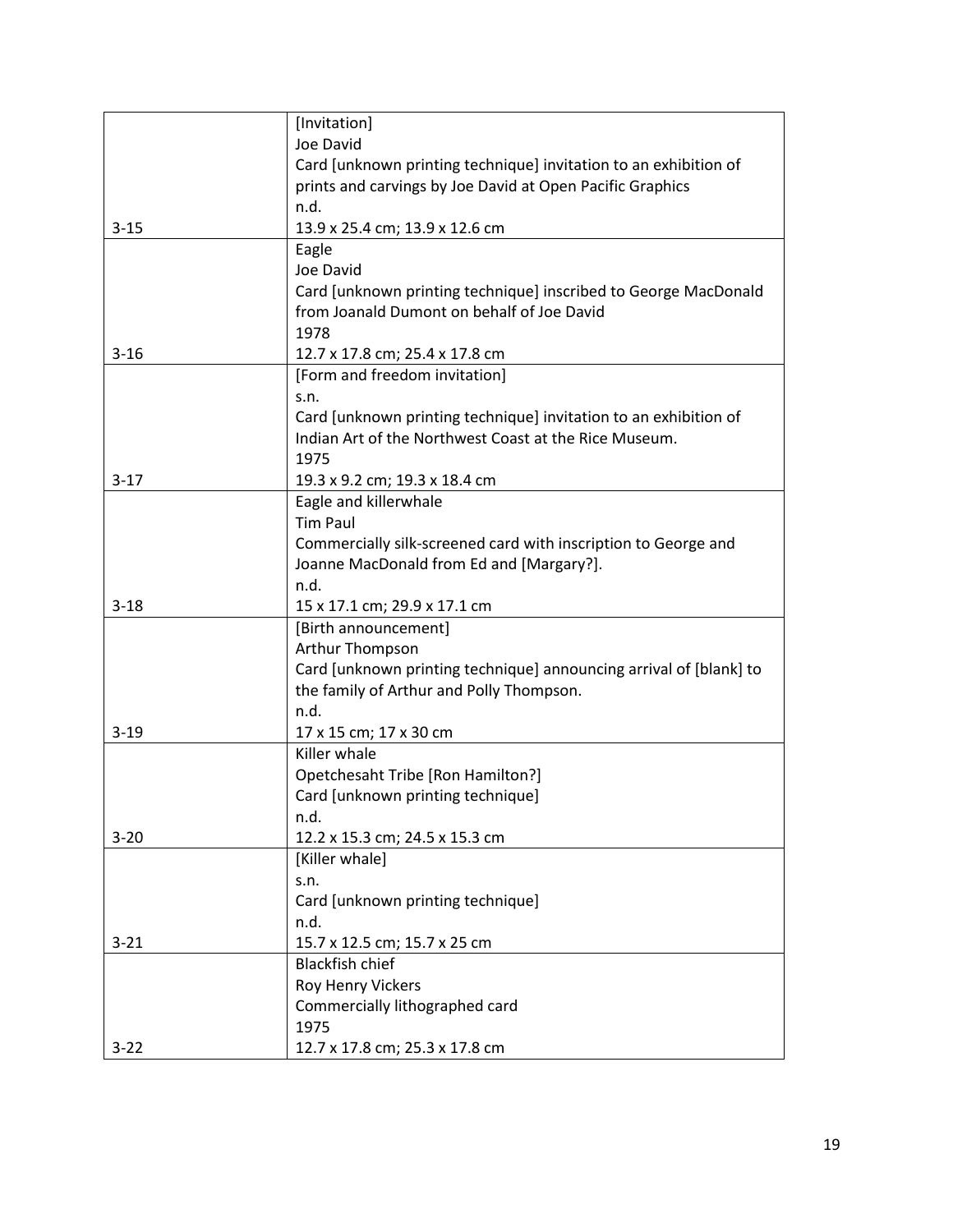|          | Wolf chief                                                                      |
|----------|---------------------------------------------------------------------------------|
|          | Roy Henry Vickers                                                               |
|          | Commercially lithographed card                                                  |
|          | 1975                                                                            |
| $3 - 23$ | 12.6 x 17.7 cm; 25.1 x 17.7 cm                                                  |
|          | [Exhibition invitation]                                                         |
|          | S.n.                                                                            |
|          | Commercially printed invitation to the exhibition The Legacy:                   |
|          | Continuing Traditions of Northwest Coast Indian Art at the UBC                  |
|          | Museum of Anthropology                                                          |
|          | 1981                                                                            |
| $3 - 24$ | 12.8 x 17.5 cm; 25.5 x 17.5 cm                                                  |
|          | Wi'wikop                                                                        |
|          | John Goodwin                                                                    |
|          | Card [unknown printing technique] invitation to a preview of an                 |
|          | exhibition of works by John Goodwin at the Bent-Box Gallery.                    |
|          | 1982                                                                            |
| $3 - 25$ | 9.5 x 20.2 cm; 18.9 x 20.2 cm                                                   |
|          | [Thunderbird?]                                                                  |
|          | <b>Tony Hunt</b>                                                                |
|          | Hand printed card                                                               |
|          | 1975                                                                            |
| $3 - 26$ | Edition 334/1000 - 17.8 x 14.7 cm; 17.8 x 29.4 cm                               |
|          | Four directions                                                                 |
|          | Noll C. Derriksan                                                               |
|          | Card [unknown printing technique] with biographical insert about<br>the artist. |
|          | [1979?]                                                                         |
| $3 - 27$ | 16.5 x 13.4 cm; 16.5 x 26.8 cm                                                  |
|          | Dogfish and spirit                                                              |
|          | Norman Tait                                                                     |
|          | Commercially printed card                                                       |
|          | 1999                                                                            |
| $3 - 28$ | 16.5 x 12.4 cm; 16.5 x 24.9 cm                                                  |
|          | Frogs                                                                           |
|          | Dempsey Bob                                                                     |
|          | Commercially printed card                                                       |
|          | 1998                                                                            |
| $3 - 29$ | 16.6 x 12.4 cm; 16.6 x 24.8 cm                                                  |
|          | [Reception invitation]                                                          |
|          | National Museum of Man                                                          |
|          | Card [unknown printing technique] invitation to a reception to                  |
|          | preview the 'Ksan Exhibition of Art at the National Arts Centre.                |
|          | 1972                                                                            |
| $3 - 30$ | 11.5 x 16 cm; 22.9 x 16 cm                                                      |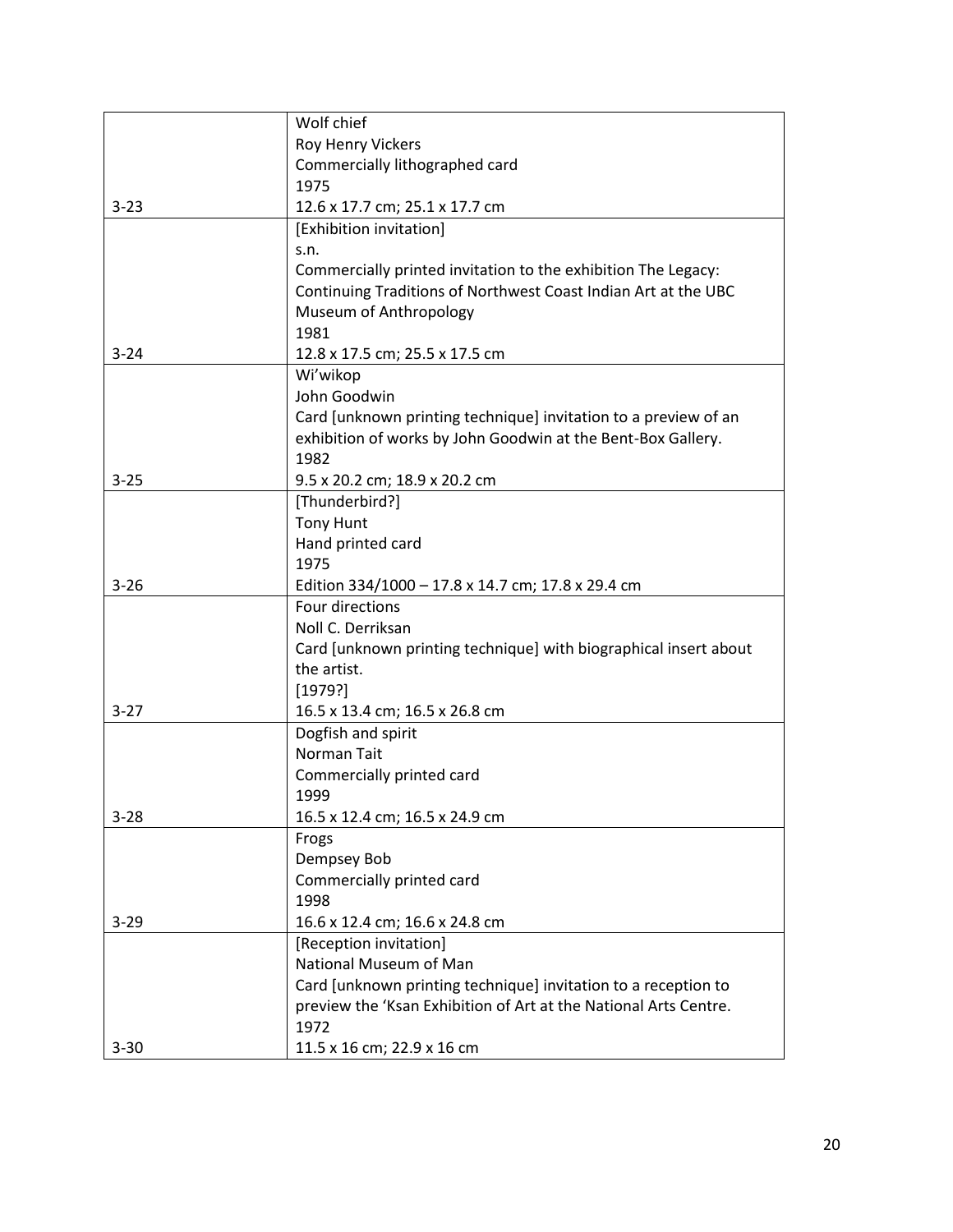|          | [Invitation]                                                         |
|----------|----------------------------------------------------------------------|
|          | National Museum of Man                                               |
|          | Card [unknown printing technique] invitation to a presentation by    |
|          | the 'Ksan Singers and Dancers of "Breath of our Grandfathers" at the |
|          | National Arts Centre Theatre.                                        |
|          | 1975                                                                 |
| $3 - 31$ | 12.7 x 17.8 cm; 25.5 x 17.8 cm                                       |
|          | [Pole raising invitation]                                            |
|          | <b>Gerry Marks</b>                                                   |
|          | Card [unknown printing technique] invitation to the raising of a     |
|          | Haida totem pole in Thunderbird Park, Victoria, B.C.                 |
|          | 1984                                                                 |
| $3 - 32$ | 14 x 23.5 cm; 27.9 x 23.5 cm                                         |
|          | Kwakiutl raven                                                       |
|          | <b>Tony Hunt</b>                                                     |
|          | Card [unknown printing technique]                                    |
|          | n.d.                                                                 |
| $3-33a$  | 14.6 x 17 cm; 29.2 x 17 cm (red)                                     |
| $3-33b$  | 14.6 x 17 cm; 29.2 x 17 cm (black)                                   |
|          | Sacrifice to the dark side of the moon                               |
|          | Lawrence Paul Yuxweluptun                                            |
|          | Commercially printed card                                            |
|          | 1995                                                                 |
| $3 - 34$ | 12.4 x 17.8 cm; 24.9 x 17.8 cm                                       |
|          | Night in a Salish longhouse                                          |
|          | Lawrence Paul Yuxweluptun                                            |
|          | Commercially printed card                                            |
|          | 1995                                                                 |
| $3 - 35$ | 12.3 x 17.8 cm; 24.6 x 17.8 cm                                       |
|          | Kwakiutl raven                                                       |
|          | <b>Tony Hunt</b>                                                     |
|          | Card [unknown printing technique]                                    |
|          | n.d.                                                                 |
| $3-36a$  | 17 x 14.6 cm; 17 x 29.2 cm (red)                                     |
| $3-36b$  | 17 x 14.6 cm; 17 x 29.2 cm (black)                                   |
|          | Kwakiutl killer whale                                                |
|          | <b>Richard Hunt</b>                                                  |
|          | Card [unknown printing technique]                                    |
|          | n.d.                                                                 |
| $3 - 37$ | 14.7 x 17.9 cm; 29.4 x 17.9 cm                                       |
|          | Kwakiutl frog                                                        |
|          | <b>Richard Hunt</b>                                                  |
|          | Card [unknown printing technique]                                    |
|          | n.d.                                                                 |
| $3 - 38$ | 15.3 x 17 cm; 30.5 x 17 cm                                           |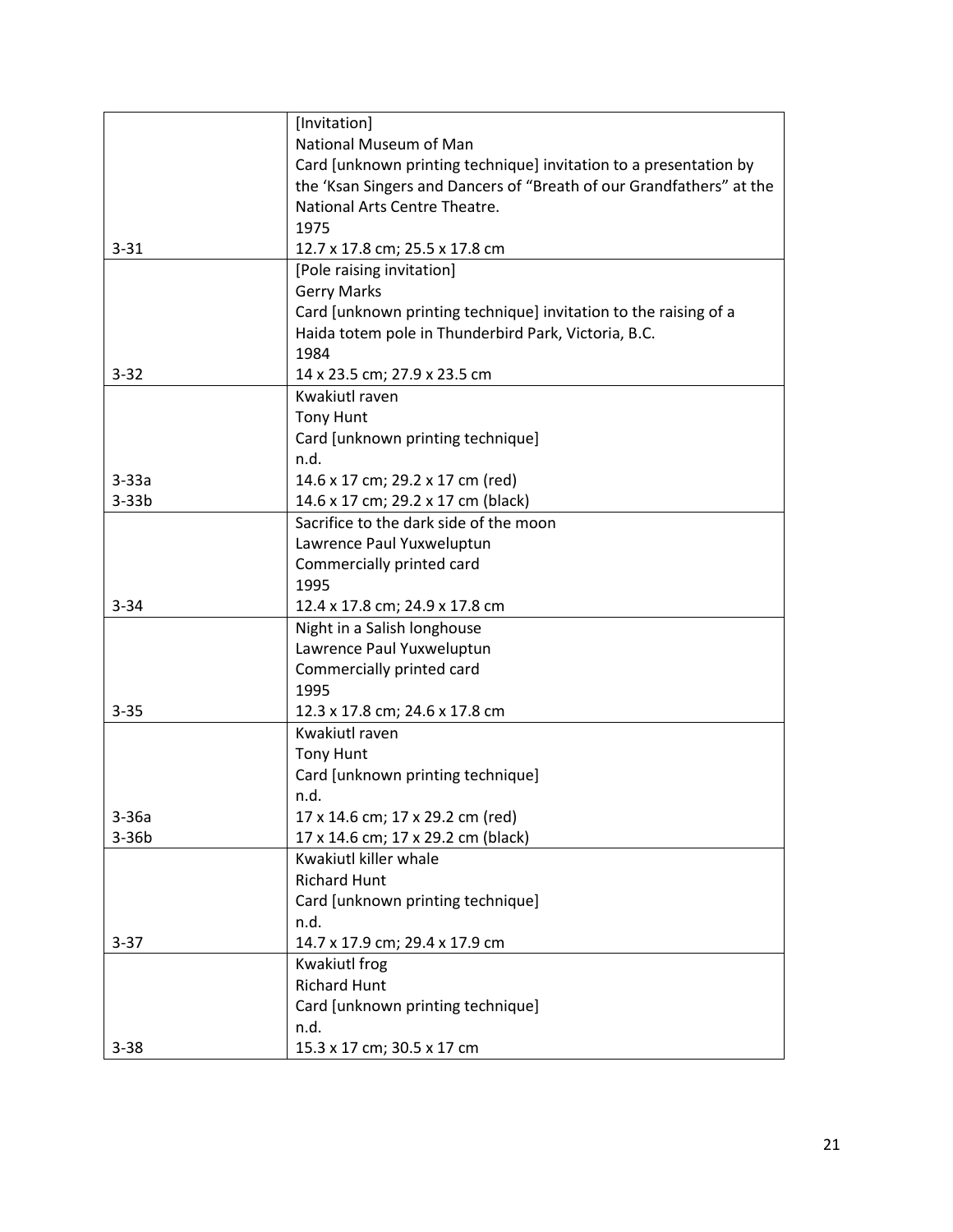|          | [Bella Bella eagle?]                                             |
|----------|------------------------------------------------------------------|
|          | S.n.                                                             |
|          | Card [unknown printing technique]                                |
|          | n.d.                                                             |
| $3 - 39$ | 20.3 x 12.7 cm; 20.3 x 25.3 cm                                   |
|          | [Clipping]                                                       |
|          | S.n.                                                             |
|          | Clipping [unknown printing technique]                            |
|          | n.d.                                                             |
| $3 - 40$ | 13.9 x 15.5 cm                                                   |
|          | Kwakiutl two headed serpent and bullhead                         |
|          | <b>Richard Hunt</b>                                              |
|          | Card [unknown printing technique]                                |
|          | n.d.                                                             |
| $3 - 41$ | 17.9 x 14.8 cm; 17.9 x 29.5 cm                                   |
|          | Kwakiutl thunderbird                                             |
|          | <b>Tony Hunt</b>                                                 |
|          | Card [unknown printing technique]                                |
|          | n.d.                                                             |
| $3 - 42$ | 17 x 14.6 cm; 17 x 29.2 cm                                       |
|          | Kwakiutl eagle                                                   |
|          | <b>Tony Hunt</b>                                                 |
|          | Card [unknown printing technique]                                |
|          | n.d.                                                             |
| $3 - 43$ | 17 x 14.6 cm; 17 x 29.2 cm                                       |
|          | Raven, man, and killerwhale transformation #1                    |
|          | <b>Tony Hunt</b>                                                 |
|          | Card [unknown printing technique]                                |
|          | 1980                                                             |
| $3 - 44$ | 15.3 x 17.7 cm; 30.5 x 17.7 cm                                   |
|          | Cormorant                                                        |
|          | <b>Tony Hunt</b>                                                 |
|          | Serigraph print commemorating the preview opening of the         |
|          | exhibition Maritime Peoples of the Arctic and Northwest Coast at |
|          | the Field Museum.                                                |
|          | 1982                                                             |
| $3 - 45$ | 21.6 x 28 cm                                                     |
|          | [Wedding invitation]                                             |
|          | S.n.                                                             |
|          | Card [unknown printing technique] invitation to the wedding of   |
|          | Carrie Lee Harris and Rick Nyce Williams.                        |
|          | 1980                                                             |
| $3 - 46$ | 15.1 x 11.6 cm; 15.1 x 23 cm                                     |